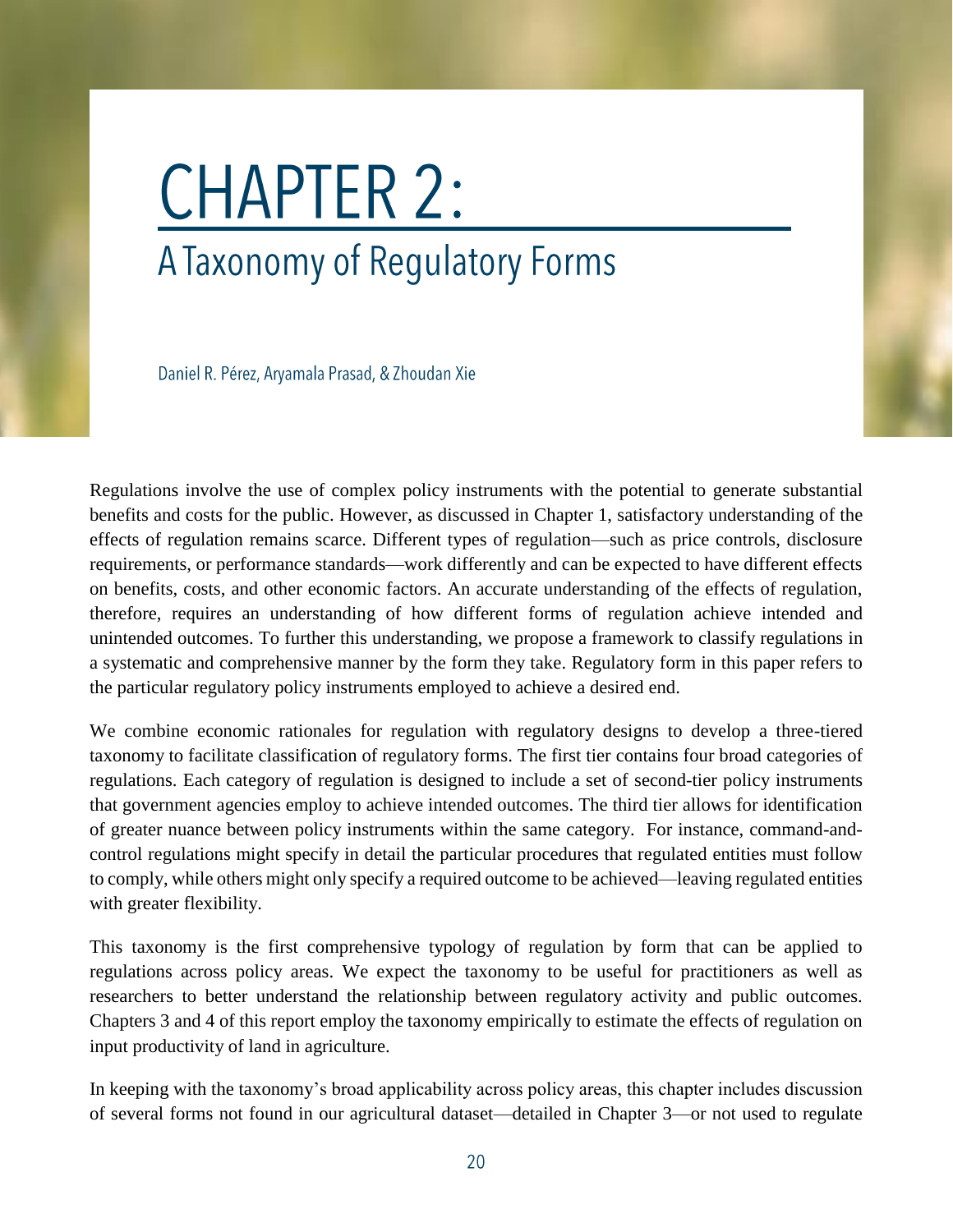agriculture (e.g., certificate-of-need regulations). However, this chapter provides examples of each form as it relates to agriculture whenever possible. We define regulations to include "all administrative laws or rules...by which the federal government implements laws and agency objectives."<sup>1</sup>

# I. Overview of the Taxonomy

The taxonomy contains three tiers of regulatory forms. The first tier corresponds to four categories of regulations: 1) economic, 2) social, 3) transfer, and 4) administrative. Economic regulations affect firm behavior with the primary goal of addressing market power by directly constraining who can participate in a market, and prices they can charge. Social regulations, on the other hand, mainly address externalities and information asymmetries related to issues of health, safety, security, and the environment.<sup>2</sup> In contrast, transfer and administrative regulations differ from economic and social regulation in their intended goals and intended outcomes. Transfer regulations specify monetary support or technical services provided by the government to address a specified public need while administrative regulations are procedural regulations with which only government agencies are obligated to comply.

The second tier focuses on a set of regulatory forms nested within each first-tier category based on a wide scope of regulatory designs. For example, economic regulations themselves may take various forms including those that regulate price, quantity, entry  $\&$  exit, and service quality.<sup>3</sup> Social regulations include command-and-control, market-based, and information-based regulations. The third tier contains more narrowly-specified regulatory forms nested within each second-tier form. For instance, command-andcontrol regulations include performance standards, means-based standards, monitoring, reporting and verification requirements, permitting, pre-market notice, pre-market approval, and prohibitions. Altogether, there are 36, third-tier forms of regulation in the taxonomy.

Our logic for designing the taxonomy with three tiers is that this approach provides flexibility for different purposes. For example, scholars interested in comparisons of specific regulatory forms, such as means-based versus performance standards, can use third-tier forms to classify regulation, whereas those interested in higher-level comparisons can easily aggregate third-tier forms into second or first tier (i.e., to study differences between command-and-control and market-based instruments or between economic and social regulation—more broadly). The Appendix to this chapter presents the complete taxonomy, including each form's definition and select examples. The following sections discuss each form in greater detail.

<sup>2</sup> Susan Dudley and Melinda Warren, "Regulators' Budget: More for Homeland Security, Less for Environmental Regulation," The George Washington University Regulatory Studies Center, May 2018, https://regulatorystudies.columbian.gwu.edu/fy-2019-regulators-budget-more-homeland-security-less-environmentalregulation.

<sup>3</sup> Dudley and Brito 2012.

<sup>1</sup> Susan E. Dudley and Jerry Brito, *Regulation: A Primer* (George Washington University Regulatory Studies Center and Mercatus Center at George Mason University, 2012), 1.

https://regulatorystudies.columbian.gwu.edu/sites/g/files/zaxdzs1866/f/downloads/RegulatoryPrimer\_DudleyBrito.pdf.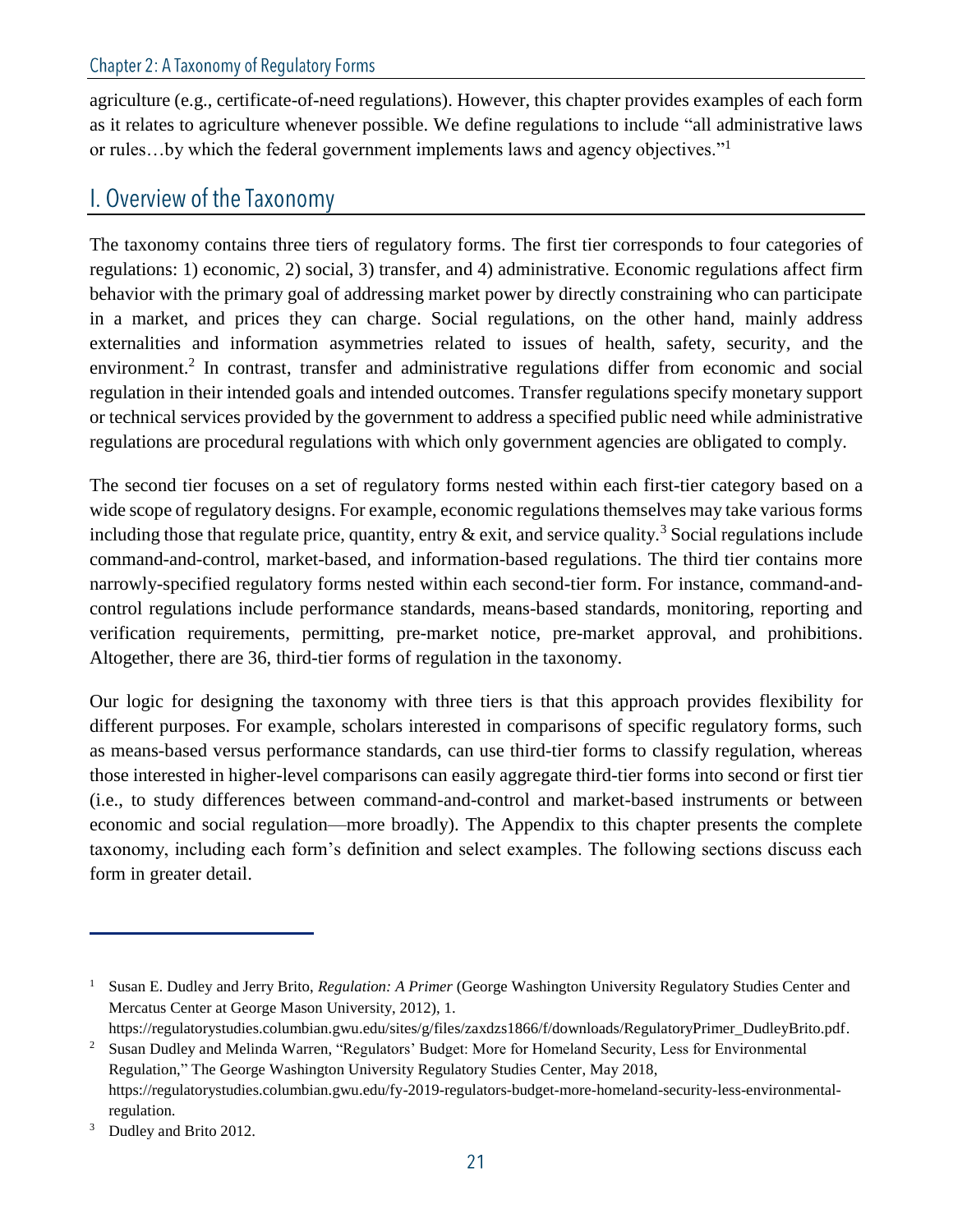# II. Economic Regulation

Economic regulation includes regulatory forms that generally limit who can enter a business and what prices they may charge.<sup>4</sup> Regulators set prices, establish mandates regarding the quantity of goods and services, control market entry and exit, and set parameters related to service quality. The primary efficiency justification for economic regulation is market power,<sup>5</sup> particularly in cases where markets can be served at lowest cost by a single firm—a "natural monopoly"—and so competition cannot be relied upon to regulate rates and terms of service.<sup>6</sup> Another common public policy justification for economic regulation separate from the efficiency justification is that fairness requires that all customers should have access to at least a minimum level of service at "reasonable" rates and terms of service.<sup>7</sup> Finally, economic regulation (particularly the use of antitrust) can preserve or increase competition in certain contexts.<sup>8</sup>

The earliest example in the U.S. of a federal entity established to use economic regulation is the Interstate Commerce Commission—created by Congress in 1887 to regulate railroad rates in an attempt to lower prices.<sup>9</sup> Interestingly, evidence suggests that economic regulation of the railroad industry had the unintended effect of inflating prices as a result of reduced competition—which benefited regulated entities "at the expense of consumers."<sup>10</sup>As the railroad example demonstrates, economic regulation can serve as government protection for cartels in markets where competition is possible.<sup>11</sup> Experts in both government and academia shifted over time towards preferring alternative policy tools, such as opening markets to competition where competition is possible, confining monopoly regulation to segments of the industry still believed to be natural monopolies, and regulating monopolies' prices instead of their profits to provide superior incentives for innovation.<sup>12</sup> Figure 1 presents an overview of our typology of secondand third-tier forms of economic regulation.

<sup>4</sup> Robert Litan, "Regulation," Econlib, accessed May 06, 2019, https://www.econlib.org/library/Enc/Regulation.html.

<sup>5</sup> U.S. Office of Management and Budget (OMB), "Regulatory Analysis," September 17, 2003, 4-5, accessed November 12, 2018, https://obamawhitehouse.archives.gov/omb/circulars\_a004\_a-4/.

<sup>6</sup> William J. Baumol, John C. Panzar, and Robert D. Willig, *Contestable Markets and the Theory of Industry Structure* (San Diego: Harcourt Brace Jovanovich, 1988), 17.

<sup>&</sup>lt;sup>7</sup> Brian F. Mannix, "Regulatory Subsidies: A Primer," The George Washington University Regulatory Studies Center, Working Paper March 2012, 6, https://regulatorystudies.columbian.gwu.edu/regulatory-subsidies-primer.

<sup>8</sup> Niamh Dunne, "Between Competition Law and Regulation: Hybridized Approaches to Market Control," *Journal of Antitrust Enforcement* 2, no. 2 (2014): 225-269.

<sup>9</sup> Susan E. Dudley, "Improving Regulatory Accountability: Lessons from the Past and Prospects for the Future," *Case Western Reserve Law Review* 65, no. 4 (2015): 1027-1057.

<sup>10</sup> *Ibid*, 1033.

<sup>11</sup> United States, Transportation Research Board, *Modernizing Freight Rail Regulation* (Washington, DC: National Academy of Sciences, 2015), 16. Describing how provisions of the Interstate Commerce Act were intended to stabilize railroad cartel pricing agreements that frequently broke down prior to federal regulation.

<sup>12</sup> Robert W. Crandall and Jerome Ellig, *Economic Deregulation and Customer Choice: Lessons for the Electric Industry* (Fairfax, VA.: George Mason University, Center for Market Processes, 1997); Dudley 2015; Clifford Winston,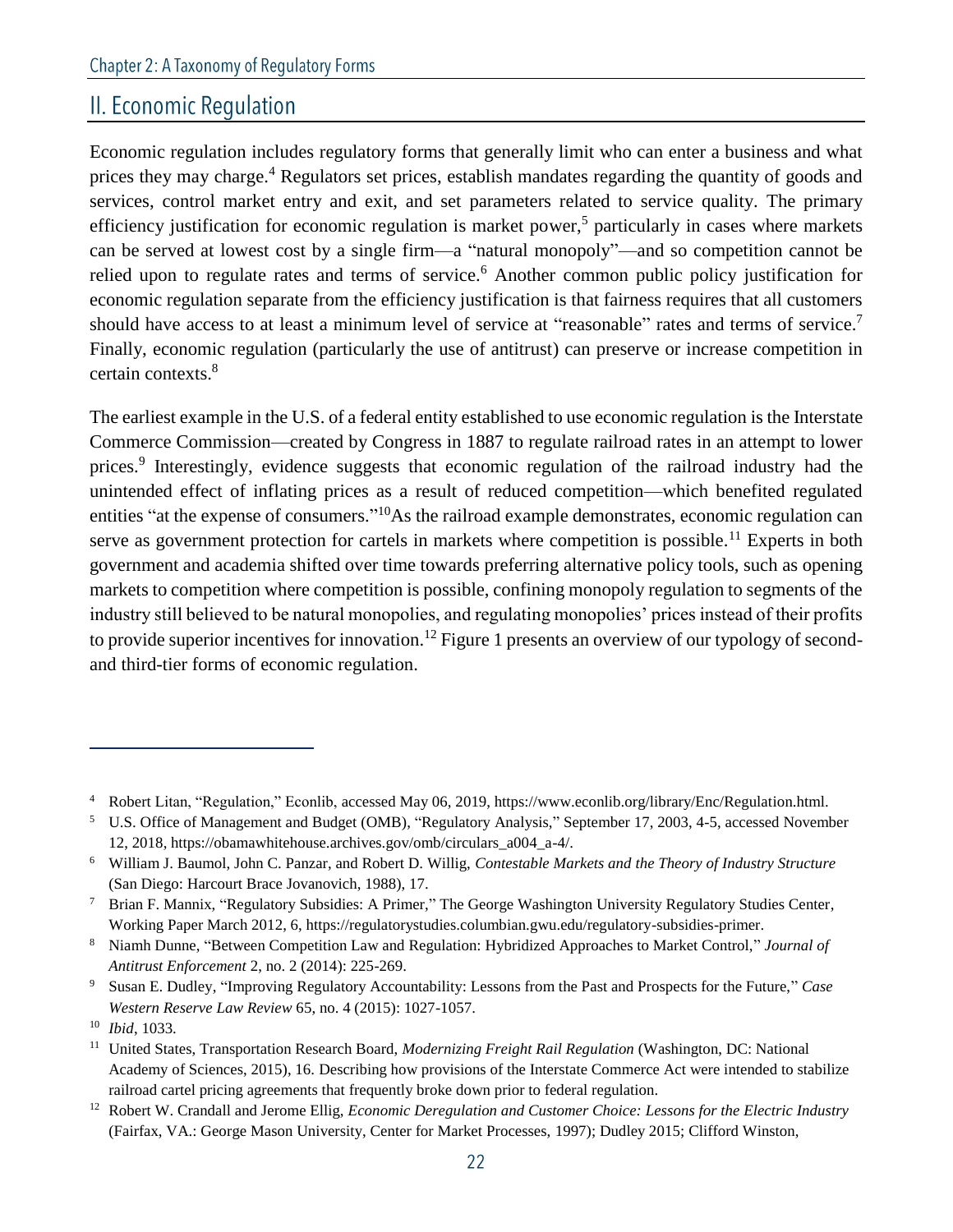

#### Figure 1: Forms of Economic Regulation

#### A. Price

Price regulations include instruments that set maximum or minimum prices. These take four third-tier forms: 1) benchmarking, 2) price ceiling/floor, 3) rate of return, and 4) revenue cap. Benchmarking limits prices by reference to a specific standard—such as the prevailing wage rate or prices within an area. Examples include the prevailing wage provisions for agricultural employers under the Fair Labor Standards Act and the Centers for Medicare & Medicaid Services regional rates and benchmarks for pharmaceuticals and medical services. Price ceilings and floors are a form of regulation that sets the lowest or highest price that can be charged for a product.<sup>13</sup> A commonly-observed example of this form would be rent control regulation specifying the maximum price a landlord may charge for a housing unit.<sup>14</sup> In the agriculture sector, Federal Milk Marketing Orders (FMMOs), authorized by the Agricultural Marketing Agreement Act, "assure dairy farmers a reasonable minimum price for their milk throughout the year."<sup>15</sup>

*Government Failure versus Market Failure: Microeconomics Policy Research and Government Performance* (Washington, D.C: Brookings Institution Press, 2006).

<sup>13</sup> Michael M. Murphy, "Price Controls and the Behavior of the Firm," *International Economic Review* 21, no. 2 (1980): 285-291.

<sup>14</sup> Richard Arnott, "Rent Control," *The New Palgrave Dictionary of Economics and the Law*, 2002.

<sup>&</sup>lt;sup>15</sup> Agricultural Marketing Service, U.S. Department of Agriculture (AMS), "Federal Milk Marketing Orders," accessed November 8, 2018, https://www.ams.usda.gov/rules-regulations/moa/dairy.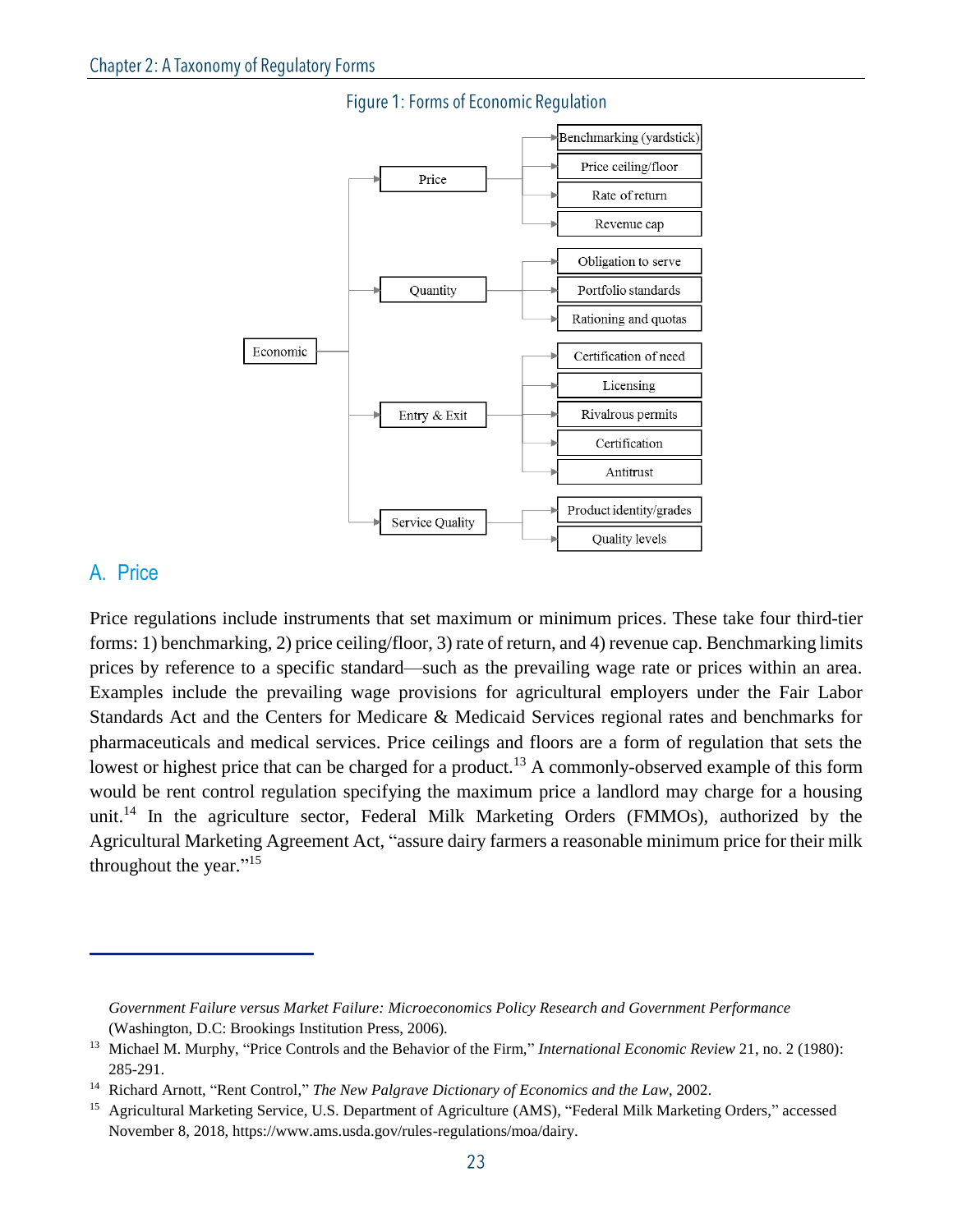The final two forms of price regulation often apply to monopolies.<sup>16</sup> The first is rate-of-return regulation—a form in which regulators set prices designed to give the regulated firm the opportunity to earn a "reasonable" rate of return on its capital. A common example of rate-of-return regulations occurs in the setting of electricity rates by state public service commissions.<sup>17</sup> Rate-of-return regulation often inhibits efficiency and innovation for several reasons. First, if the regulated firm's authorized rate of return exceeds its cost of capital, it has an incentive to use too much capital because more investment means more profit. Second, the firm has little incentive to cut costs or innovate because it will be penalized for this performance with lower rates at the next rate case.

The second form, revenue cap regulation, sets a limit on the total revenue an entity can receive from its customer base—that is, the entity's revenue is capped regardless of changes in customer demand (i.e., in the case of utilities, increased customer use of electricity would not result in greater total revenue). Studies suggest that this approach reduces the incentives for firms to increase energy use—which may run counter to a regulator's desired outcome (i.e., achieving reductions in aggregate consumption) relative to rate-of-return regulation.<sup>18</sup>

## B. Quantity

In place of setting prices, regulators can also attempt to control the quantity of goods and services provided.<sup>19</sup> Quantity regulation take the following forms: 1) obligation to serve, 2) portfolio standards, and 3) rationing and quotas. The obligation to serve is a form of regulation requiring firms to make their products and/or services available to the general public—usually at predetermined rates. For example, railroads, telephone companies, and some trucking companies have historically been obliged to offer their services to the public, and in some cases they could not even discontinue service to particular locations without regulatory approval.<sup>20</sup>

Portfolio standards specify a ratio of particular inputs or outputs that regulated entities must achieve. For example, regulators could mandate that a certain percentage of energy be produced from qualifying renewable energy sources (often requiring an increasing percentage over time).<sup>21</sup> This form of regulation

<sup>&</sup>lt;sup>16</sup> Our sample of regulations affecting agriculture in the U.S. (detailed in Chapter 3) did not include any of these forms of regulation.

<sup>&</sup>lt;sup>17</sup> Steve Kihm, Janice Beecher, and Ronald L. Lehr, Regulatory Incentives and Disincentives for Utility Investments in Grid Modernization, report no. 8, Lawrence Berkeley National Laboratory, May 2017, http://ipu.msu.edu/wpcontent/uploads/2017/09/LBL-FEUR-Regulation-and-Incentives-2017.pdf.

<sup>&</sup>lt;sup>18</sup> Ian Alexander and Chris Shugart, "Risk, Volatility and Smoothing: Regulatory Options for Controlling Prices." World Bank and European Bank for Reconstruction and Development (1999), 11. For additional information on FERC's energy offer cap regulation, see: [https://www.ferc.gov/industries/electric/indus-act/rto/energy-price-formation.asp.](https://www.ferc.gov/industries/electric/indus-act/rto/energy-price-formation.asp)

<sup>19</sup> Edward L. Glaeser and Andrei Shleifer, "A Reason for Quantity Regulation," *American Economic Review* 91, no. 2 (2001): 431-435; Mannix 2012; Dudley and Brito 2012.

<sup>&</sup>lt;sup>20</sup> John Bauer, "The Concepts of Capital and Income in the Regulation of Utilities," *The Accounting Review* 12, no. 1 (1937): 22-29; Transportation Research Board 2015, 23.

<sup>21</sup> Fredric C. Menz, "Green Electricity Policies in the United States: Case Study," *Energy Policy* 33, no. 18 (2005): 2398- 2410.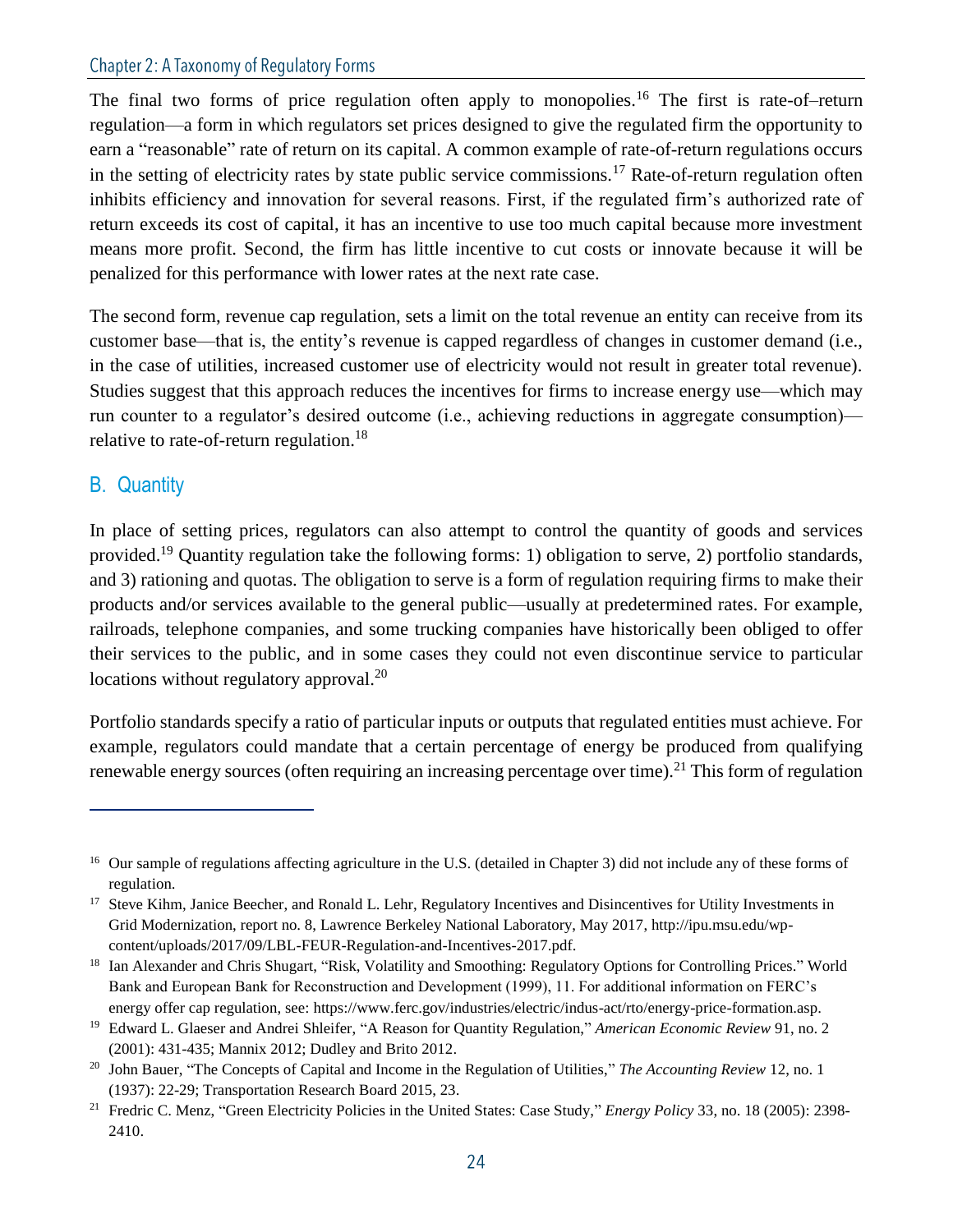is often applied to electricity generation but can also affect other producers. For example, the Environmental Protection Agency (EPA) implements the Renewable Fuel Standard (RFS) program, which mandates refiners or importers of gasoline and diesel fuel to use an increasing volume of renewable fuel to displace petroleum-based fuel.<sup>22</sup> Portfolio standards can also target outputs—such as setting a goal for the number of mortgages generated for consumers purchasing units deemed "affordable housing."<sup>23</sup>

Rationing and quotas are regulatory forms that limit the number or monetary value of goods or services purchased or produced. They are often imposed to limit the quantity of international imports or exports of specific goods throughout a specified timeframe. For instance, an import quota can restrict foreign competition in an effort to boost domestic production.<sup>24</sup> In other circumstances, the government might establish quotas to limit the production of certain goods to reduce negative externalities.<sup>25</sup> The National Oceanic and Atmospheric Administration issues hundreds of rules each year to set annual catch limits for different fish species to prevent overfishing.<sup>26</sup>

# C. Entry & Exit

In addition to controlling prices or quantities to manage market power, governments also use economic regulation to control entry  $\&$  exit of participants in a market.<sup>27</sup> These regulatory forms include: 1) certificate of need, 2) licensing, 3) rivalrous/exclusive permits, 4) certification, and 5) antitrust. The first four forms create entry barriers, ostensibly to protect health, safety, or common environmental resources, but which help market incumbents enforce and maintain market power.<sup>28</sup> Antitrust policy, on the other hand, aims to restrain the creation of market power that might hamper fair competition in a market.

Certificate-of-need regulation requires entities to obtain approval from the government prior to the acquisition, expansion, or creation of facilities or equipment.<sup>29</sup> The government determines whether the action in question fulfills a "need" for a specified community.<sup>30</sup> Certificate-of-need regulation is

<sup>&</sup>lt;sup>22</sup> U.S. Environmental Protection Agency (EPA), "Overview for Renewable Fuel Standard," June 07, 2017, accessed November 15, 2018, https://www.epa.gov/renewable-fuel-standard-program/overview-renewable-fuel-standard.

<sup>&</sup>lt;sup>23</sup> Federal Housing Finance Agency, "2018-2020 Enterprise Housing Goals," accessed November 16, 2018, https://www.fhfa.gov/SupervisionRegulation/Rules/Pages/2018-2020-Enteprise-Housing-Goals.aspx.

<sup>24</sup> Don Clark, "Nontariff Measures and U.S. Imports From Western Hemisphere Developing Countries," *Social and Economic Studies* 48, no. 3 (1999): 137-152.

<sup>25</sup> Austan Goolsbee, Steven D. Levitt, and Chad Syverson, *Microeconomics* (New York, NY: Worth Publishers Macmillan Learning, 2016).

<sup>26</sup> Federal Register, "Fisheries of the Northeastern United States; Golden Tilefish Fishery; 2019 Specifications," *Federal Register* October 26, 2018, accessed November 10, 2018, https://www.federalregister.gov/d/2018-23431.

<sup>27</sup> Simeon Djankov et al., "The Regulation of Entry," *The Quarterly Journal of Economics* 117, no. 1 (2002): 1-37.

 $28$  Goolsbee et al. 2016.

<sup>&</sup>lt;sup>29</sup> Our sample of regulations affecting agriculture in the U.S. (detailed in Chapter 3) did not include any of these forms of regulation.

<sup>&</sup>lt;sup>30</sup> Jon M. Ford and David L. Kaserman, "Certificate-of-Need Regulation and Entry: Evidence from the Dialysis Industry," *Southern Economic Journal* 59, no. 4 (1993): 783-791.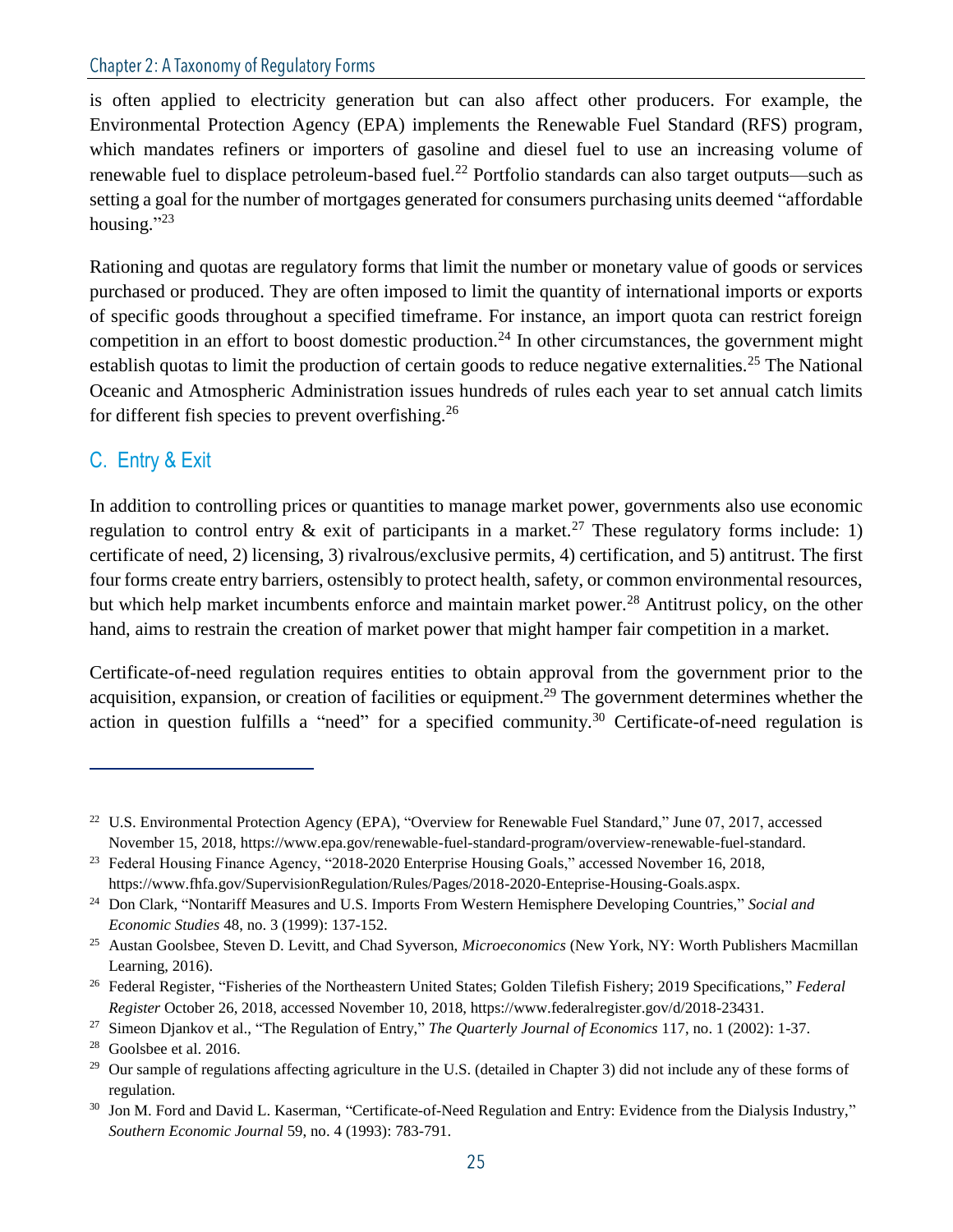commonly employed at the state level to regulate healthcare facilities. New York enacted the first certificate-of-need program in 1964, and other states followed.<sup>31</sup> By the 1980s, all states except Louisiana had implemented some form of certificate of need regulations, requiring government approval before a facility could expand, offer additional services, or purchase certain equipment.<sup>32</sup> Proponents originally advanced the use of certificate-of-need regulation as a way to reduce costs and increase quality—stating that underutilized facilities would result in increased medical costs borne by patients.<sup>33</sup> Nonetheless, a growing body of evidence suggests that this form of regulation is not effective in achieving its desired outcomes and may even result in higher costs and limit access to care—even for those living in rural areas.<sup>34</sup> Notably, this form of regulation was not observed in the sample of agricultural regulations examined in this study.

Licensing regulations require government approval to practice a profession or operate a business. A license is typically granted to individuals or facilities. For example, states may require occupational licenses for individuals to legally operate a particular business (i.e., to practice medicine), but regulators can also specify particular services that can be provided within a profession. The Department of Health and Human Services (HHS) regulates the kinds of services that different medical professionals can provide; EPA licensing requirements regulate "any person who applies or supervises the use of restricted use pesticides;"<sup>35</sup> and USDA regulates the types of establishments allowed to produce biological products intended for the treatment of animals under the Virus-Serum-Toxin Act by granting licenses to qualified establishments.<sup>36</sup>

Rivalrous/exclusive permits are similar to licensing with one important exception: the allocation of a permit to one party precludes another party from obtaining the same permit.<sup>37</sup> Examples of this form include FCC licenses for broadcast spectrum use or Federal Aviation Administration (FAA) regulation of runway slots for airplanes.<sup>38</sup>

<sup>&</sup>lt;sup>31</sup> Matthew D. Mitchell, "Certificate-of-Need Laws: Are They Achieving Their Goals?" George Mason University, Mercatus Center, working paper April 2017, https://www.mercatus.org/system/files/mercatus-mitchell-con-qa-mopv1.pdf.

<sup>&</sup>lt;sup>32</sup> Matthew D. Mitchell and Christopher Koopman, "40 Years of Certificate-of-Need Laws Across America," Mercatus Center, April 19, 2018, https://www.mercatus.org/publication/40-years-certificate-need-laws-across-america.

<sup>33</sup> Daniel Sherman, *The Effect of State Certificate-of-need Laws on Hospital Costs: An Economic Policy Analysis* (Washington, D.C.: Bureau of Economics, Federal Trade Commission, 1988), https://www.ftc.gov/reports/effect-statecertificate-need-laws-hospital-costs-economic-policy-analysis.

 $34$  Mitchell 2017.

<sup>35</sup> EPA, "How to Get Certified as a Pesticide Applicator," November 15, 2018, accessed May 06, 2019, https://www.epa.gov/pesticide-worker-safety/how-get-certified-pesticide-applicator.

<sup>36</sup> Animal and Plant Health Inspection Service, U.S. Department of Agriculture (APHIS), "Veterinary Biologics," accessed November 10, 2018, https://www.aphis.usda.gov/aphis/ourfocus/animalhealth/veterinary-biologics.

<sup>37</sup> Djankov et al. 2002.

<sup>38</sup> FAA, "Slot Administration," last modified October 16, 2018, https://www.faa.gov/about/office\_org/headquarters\_offices/ato/service\_units/systemops/slot\_administration/.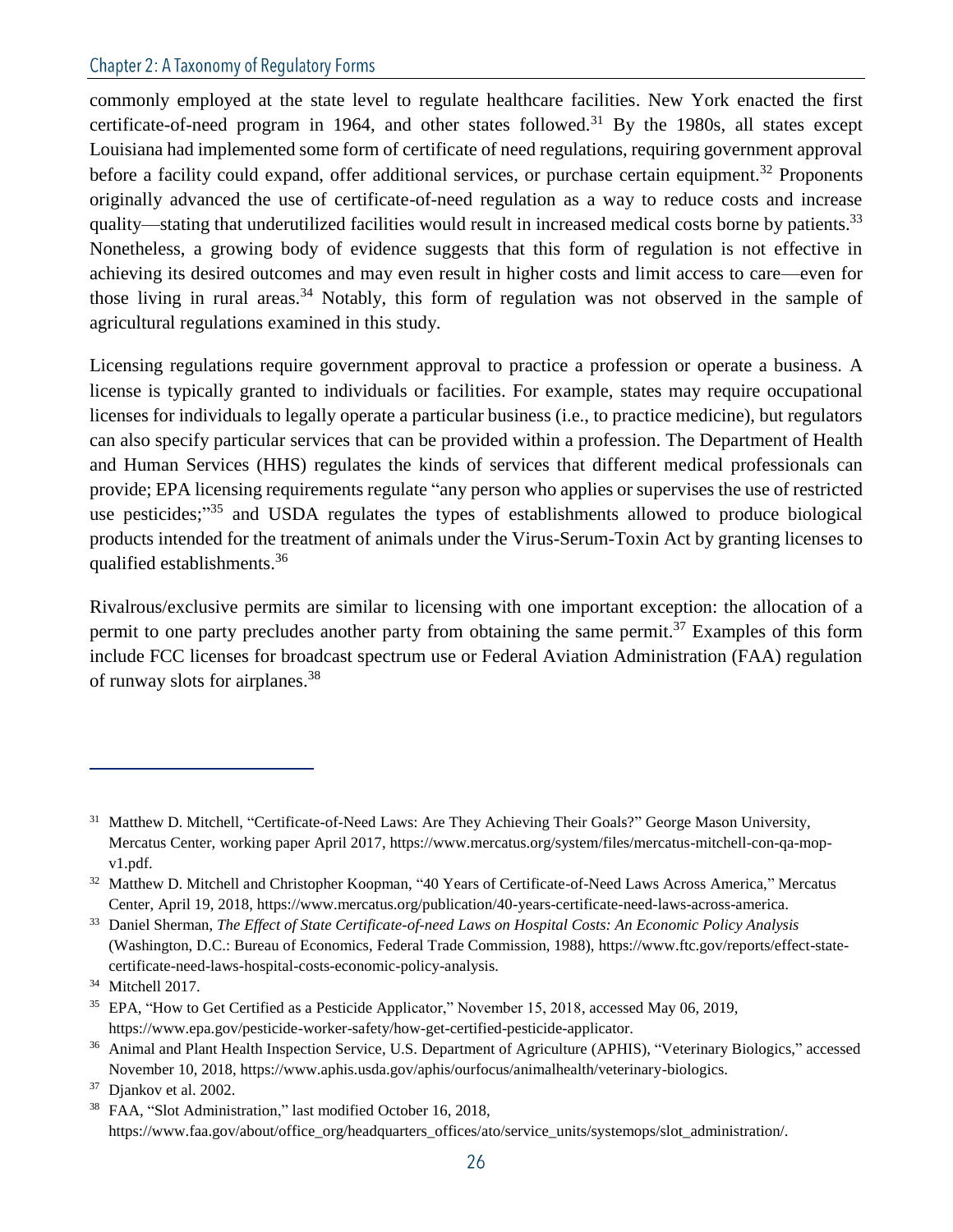Certification is a form of regulation that requires products or services to be routinely certified—usually via on-site inspection by regulators or approved third parties—prior to entering the market.<sup>39</sup> For instance, USDA's Food Safety and Inspection Service inspects all poultry and raw meat (including imported products) sold in interstate commerce<sup>40</sup> while USDA's Animal and Plant Health Inspection Service (APHIS) certifies that plants have been treated for quarantine pests prior to interstate movement.<sup>41</sup>

Finally, antitrust regulations seek to promote competition in markets—oftentimes by restricting collusion, the creation of cartels, or mergers that would create substantial market power.<sup>42</sup> In the U.S., the Federal Trade Commission (FTC) and Department of Justice (DOJ) Antitrust Division are the federal antitrust regulatory agencies; examples of this form include regulations under the Hart-Scott-Rodino Antitrust Improvements Act, which require companies to submit a detailed filing with FTC and DOJ before being allowed to proceed with large mergers and acquisitions.<sup>43, 44</sup> Examples of antitrust relevant to agriculture include many of USDA's regulations implementing industry-specific rules intended to promote competition and fair trade practices in the livestock, meat, and poultry markets under the Packers and Stockyards Act.<sup>45</sup> For example, USDA's Grain Inspection, Packers and Stockyards Administration (GIPSA) regulates trade practices to ensure that they do not restrict or limit competition between packers and dealers.<sup>46</sup>

# D. Service Quality

The final category of economic regulation includes regulatory forms that affect service quality: 1) product identity or grades, and 2) quality levels. These regulations attempt to ensure the quality of the goods and services provided. Product identity or grades are regulatory forms that categorize products into official grades or classes recognized by regulators based on measurable attributes. For example, USDA establishes grade standards for fruits, which are used to determine how they can be labeled and

<sup>&</sup>lt;sup>39</sup> Peter Drahos, Regulatory Theory: Foundations and Applications (Canberra: ANU Press, 2017), 734.

<sup>40</sup> Food Safety and Inspection Service, U.S. Department of Agriculture (FSIS), "Inspection & Grading of Meat and Poultry: What Are the Differences?," accessed May 06, 2019, https://www.fsis.usda.gov/wps/portal/fsis/topics/foodsafety-education/get-answers/food-safety-fact-sheets/production-and-inspection/inspection-and-grading-of-meat-andpoultry-what-are-the-differences\_/inspection-and-grading-differences.

<sup>&</sup>lt;sup>41</sup> Animal and Plant Health Inspection Service, U.S. Department of Agriculture (APHIS), "FRSMP Frequently Asked Questions for Importers," accessed May 06, 2019, https://www.aphis.usda.gov/aphis/ourfocus/planthealth/plant-pestand-disease-programs/frsmp/ct\_importers\_faqs.

 $42$  W. Kip Viscusi, Joseph E. Harrington Jr., and John M. Vernon, *Economics of Regulation and Antitrust*  $4<sup>th</sup>$ . Ed. (Cambridge, MA; MIT Press, 2018), 69-75.

<sup>43</sup> Public law 94-435.

<sup>44</sup> Federal Trade Commission, "Premerger Notification Program," last modified April 04, 2019, https://www.ftc.gov/enforcement/premerger-notification-program.

<sup>45</sup> National Agricultural Law Center, "Packers and Stockyards Overview," accessed April 15, 2019, https://nationalaglawcenter.org/overview/packers-and-stockyards/.

<sup>46</sup> AMS, "Packers & Stockyards Division," accessed April 15, 2019, https://www.gipsa.usda.gov/psp/psp.aspx.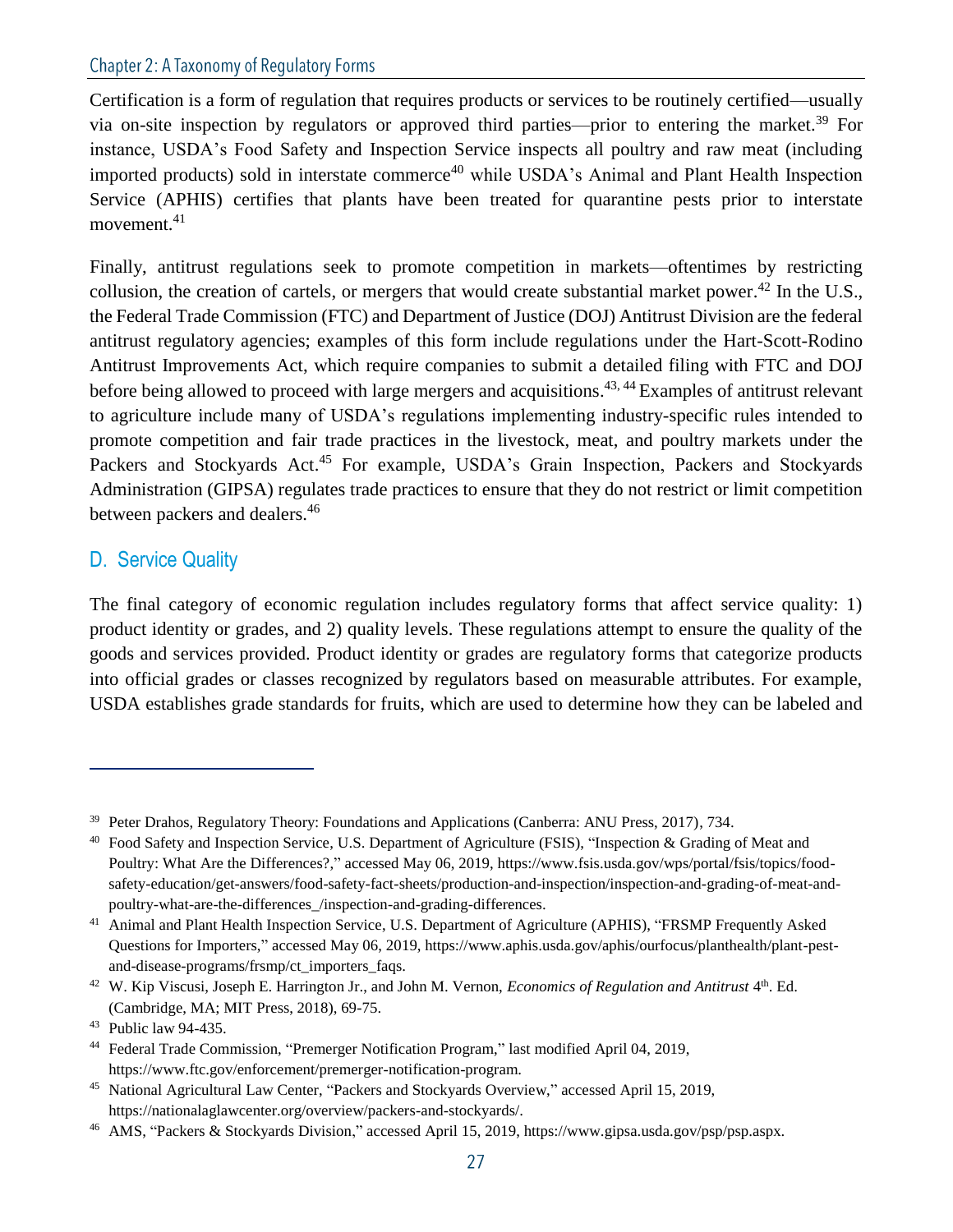their eligibility to be sold in markets.<sup>47</sup> An alternative to regulating the measureable attributes of a particular good, is regulating quality levels—which specify a level or standard of service defined by regulators.<sup>48</sup> One example is FCC regulation of local exchange telephone company service quality which outlines company performance with respect to responsiveness to network failures and other customer complaints.<sup>49</sup>

# **III. Social Requlation**

Social regulation includes policy instruments that aim to address public health, safety, and environmental concerns by intervening in markets more indirectly than economic regulation. These forms tend to address market failures such as information asymmetries and externalities by clarifying property rights, reducing risks, and disclosing information. Command-and-control regulations, market-based regulations, and information-based regulations are the most common forms of social regulation. Command-and-control regulations and market-based regulations tend to address externalities, whereas information-based regulations aim to reduce information asymmetries. The key distinction between command-and-control and market-based regulations is the degree of government intervention and the degree to which incentives are relied on to drive outcomes. Figure 2 presents an overview of our classification of second- and third-tier forms of social regulation.

# A. Command-and-Control

Command-and-control regulations include forms that set standards or limits on what is allowable (or not allowable) with varying levels of specificity regarding how a regulated entity can comply with the requirement.<sup>50</sup> These forms include: 1) monitoring, reporting, and verification requirements, 2) meansbased standards, 3) performance standards, 4) permitting, 5) pre-market notice, 6) pre-market/premanufacture approval, and 7) prohibitions.

Monitoring, reporting, and verification require regulated entities to periodically maintain and/or share data with regulators. Monitoring includes either direct measures (e.g., tons of methane emitted) or proxy measures (e.g., number of cattle processed) for an outcome of interest to a regulator. Reporting is the administrative process wherein a regulated entity aggregates the data, informs the regulator how it derived the data, and oftentimes forwards the data to the regulator (i.e., the regulated entity incurs some cost in the form of paperwork and/or reporting requirements); this process normally involves a

 $47$  Food and Nutrition Service, U.S. Department of Agriculture (FNS), "Specifications & U.S. Grade Standards," accessed April 15, 2019, https://www.fns.usda.gov/fdd/specifications-us-grade-standards.

<sup>&</sup>lt;sup>48</sup> Our sample of regulations affecting agriculture in the U.S. (detailed in Chapter 3) did not include any of these forms of regulation.

<sup>&</sup>lt;sup>49</sup> Marcelo Resende and Luís Otávio Façanha, "Price-cap Regulation and Service-quality in Telecommunications: An Empirical Study," *Information Economics and Policy* 17, no. 1 (2005): 1-12.

<sup>&</sup>lt;sup>50</sup> Christopher Carrigan and Elise Harrington, "Choices in Regulatory Program Design and Enforcement," Penn Program on Regulation, June 2015, https://www.law.upenn.edu/live/files/4706-carriganharrington-ppr-researchpaper062015pdf.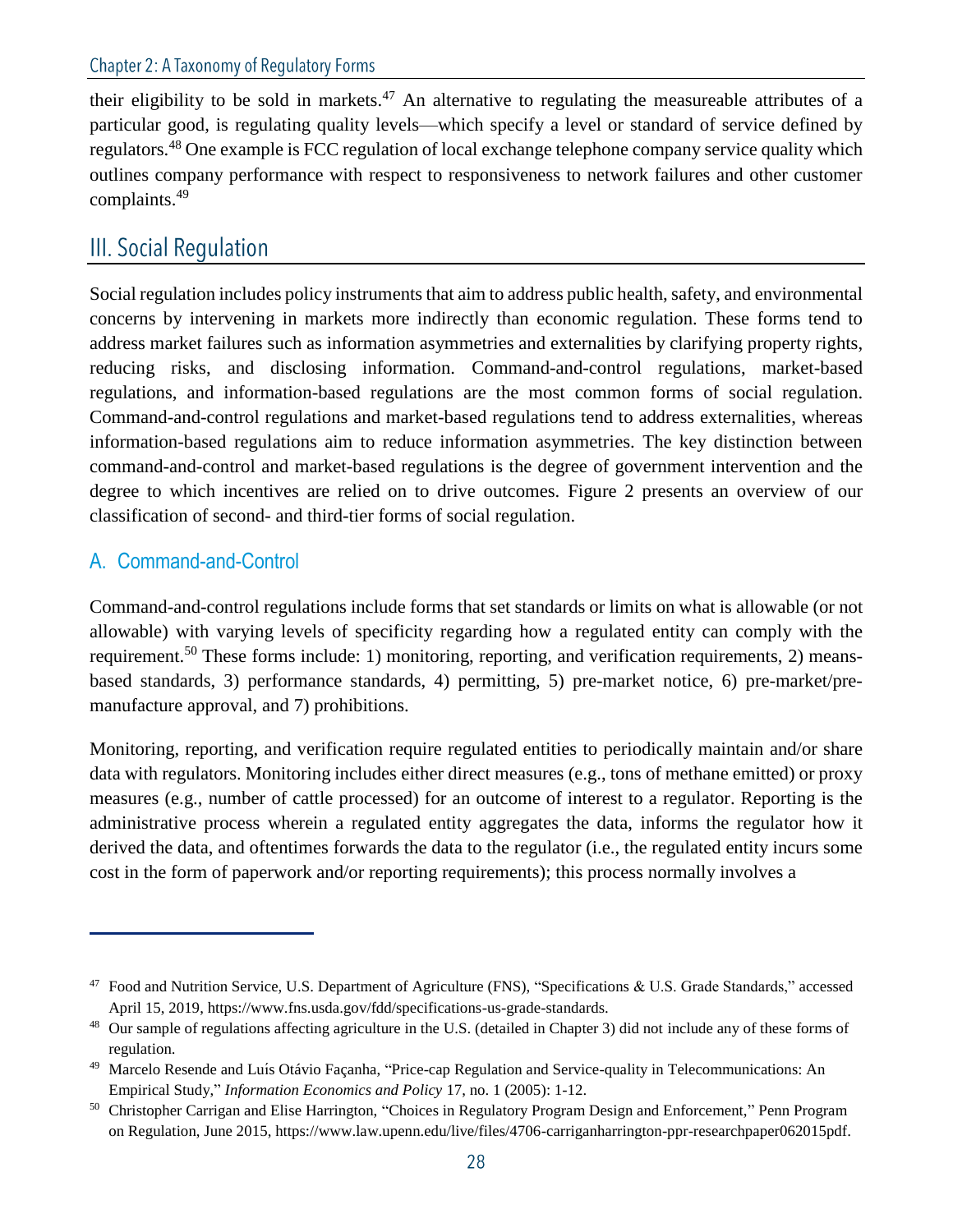

# Figure 2: Forms of Social Regulations

standardized procedure specified by regulation. Finally, verification involves detecting errors in reporting and is oftentimes performed by a third party.<sup>51</sup> For example, EPA's National Pollutant Discharge Elimination System (NPDES) requires regulated entities to electronically report data relevant to EPA's implementation of the Clean Water Act  $(CWA)$ ;<sup>52</sup> the Food and Drug Administration (FDA) requires regulated entities that manufacture or process human food for consumption to conduct monitoring, reporting, and verification of various practices under its Preventive Controls for Human Food regulations (e.g., food allergen controls, sanitation controls).<sup>53</sup>

Means-based standards specify technologies to be used, or that prescribe detailed procedures, methods, and practices to be employed by regulated entities.<sup>54</sup> For example, the Food and Drug Administration's (FDA) current good manufacturing practice regulations for animal food specify measures and test

<sup>51</sup> Valentin Bellassen et al., "Monitoring, reporting and verifying emissions in the climate economy." *Nature Climate Change* 5, no. 4 (2015): 319-328.

<sup>52</sup> EPA, "NPDES EReporting," last modified January 10, 2018, https://www.epa.gov/compliance/npdes-ereporting.

<sup>53</sup> U.S. Food & Drug Administration (FDA), "Key Facts about Preventive Controls for Human Food," accessed May 6, 2019, https://www.fda.gov/files/food/published/Key-Facts-about-Preventive-Controls-for-Human-Food.pdf.

<sup>54</sup> Cary Coglianese, "The Limits of Performance-Based Regulation" *University of Michigan Journal of Law Reform* 50, no. 3 (2017): 525-563.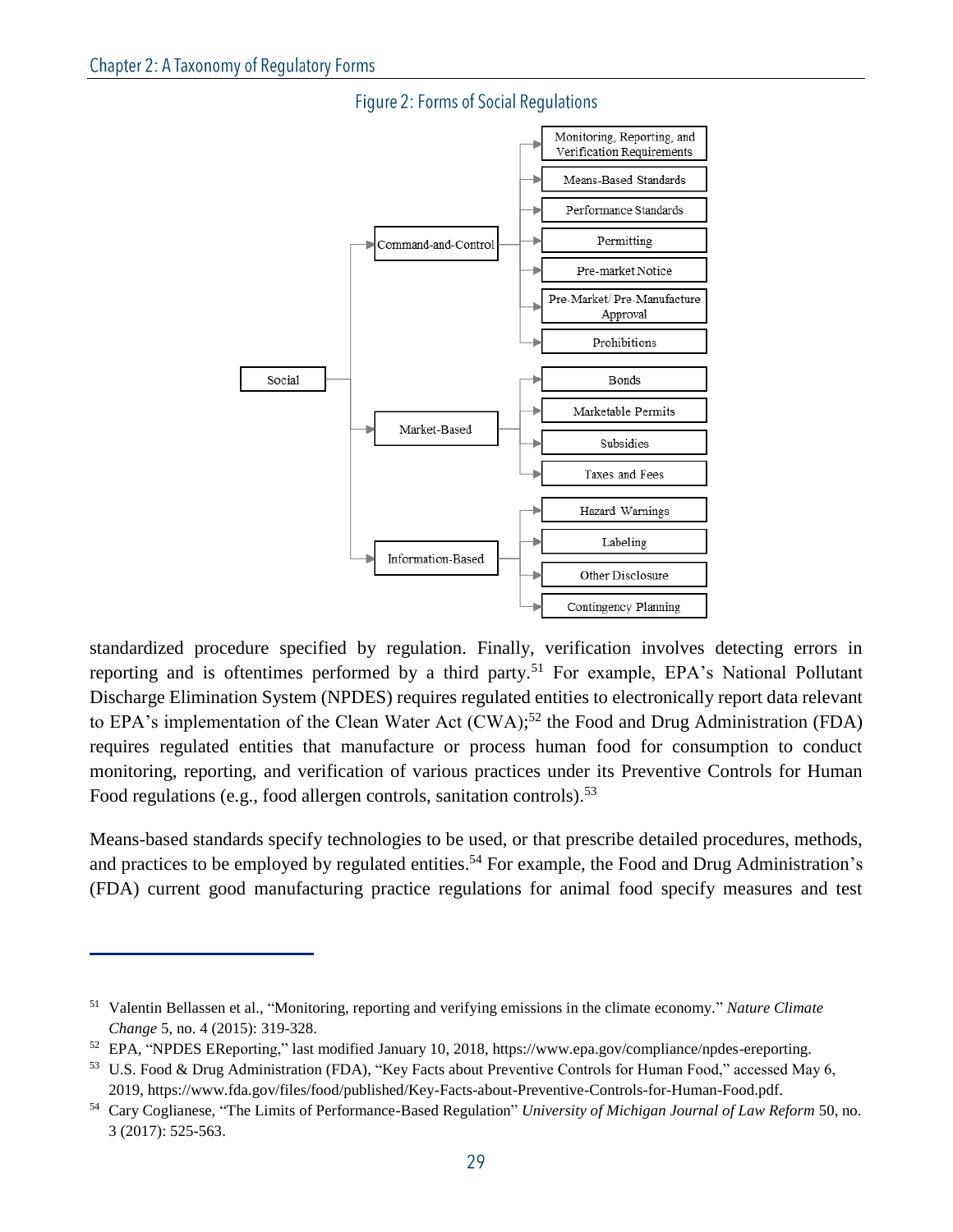methods to limit contamination.<sup>55</sup> Means-based standards also often include regulatory requirements specifying the design features of a particular object.<sup>56</sup>

Performance standards specify a desired outcome (e.g., emissions level) but grant a measure of flexibility to the regulated entity regarding how to achieve the outcome. This approach is less prescriptive than means-based standards.<sup>57</sup> For example, under the Clean Air Act (CAA), EPA sets pollutant emissions or concentration levels without mandating the use of a particular technology. Of course, regulators can specify performance standards with differing levels of stringency; for instance, performance standards that can only realistically be achieved by using a particular technology might act as a *de facto* meansbased standard since the regulated entity is not actually given increased flexibility in achieving the outcome.<sup>58</sup>

Permitting is a regulatory form wherein a regulator grants permission to do something that would otherwise be prohibited.<sup>59</sup> It is usually used to address externalities. For example, under the National Pollutant Discharge Elimination System (NPDES), EPA issues permits to approve exceptions to prohibitions against discharging "pollutants" through a "point source" into a "water of the United States" under the Clean Water Act.<sup>60</sup>.

Pre-market notice and pre-market/pre-manufacture approval regulations impose conditions that business entities must meet prior to introducing their products to market. Pre-market notice requires regulated entities to notify regulators prior to introducing products into the market but does not require the regulator's approval. In contrast, pre-market/pre-manufacture approval regulations are generally considered more stringent since they require regulatory approval—more closely approximating a precautionary approach— prior to introducing products into the market.<sup>61</sup> For example, section 5 of the Toxic Substances Control Act (TSCA) requires regulated entities to provide EPA with a pre-manufacture notice at least 90 days prior to the manufacture of certain chemicals (pre-market notice), whereas FDA requires certain medical devices to undergo evaluation of product safety and effectiveness before

<sup>55</sup> Code of Federal Regulations, Title 21, Part 507, "Current Good Manufacturing Practice, Hazard Analysis, and Risk-Based Preventive Controls for Food for Animals."

<sup>56</sup> Carrigan and Harrington 2015.

<sup>57</sup> Cary Coglianese, Jennifer Nash, and Todd Olmstead, "Performance-Based Regulation: Prospects and Limitations in Health, Safety, and Environmental Protection," *Administrative Law Review* 55, no. 4 (2003): 705-729.

<sup>58</sup> *Ibid*.

<sup>59</sup> Eric Biber and J.B. Ruhl, "The Permit Power Revisited: The Theory and Practice of Regulatory Permits in the Administrative State," *Duke Law Journal* 133 (2014): 13-121; Biber and Ruhl "Designing Regulatory Permits" ACUS Final Report, 2015, https://www.acus.gov/report/licensing-and-permitting-final-report.

<sup>60</sup> EPA, "NPDES Permit Basics," last modified July 25, 2018, https://www.epa.gov/npdes/npdes-permit-basics.

<sup>61</sup> Ed Soule, "The Precautionary Principle and the Regulation of U.S. Food and Drug Safety," *The Journal of Medicine and Philosophy* 9, no. 3 (2004): 333-350.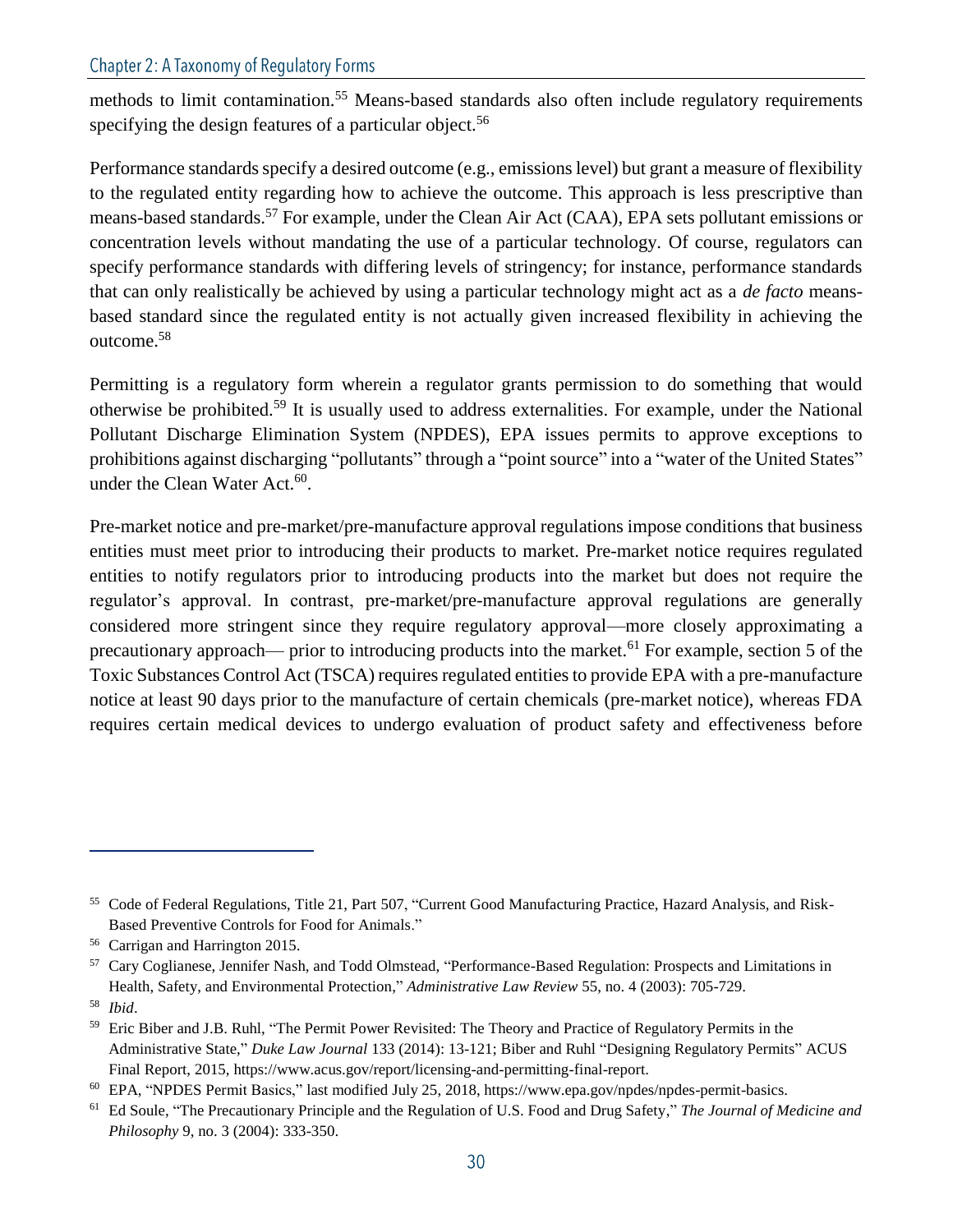allowing them to be sold in the market and APHIS requires commercial entities to receive approval prior to introducing genetically engineered products into the environment (pre-market approval). $62$ 

Another form of command-and-control regulation is a prohibition. This form bans the use of a product or act without exception (i.e., the regulator will not issue a permit under any circumstance). For example, dichlorodiphenyltrichloroethane (DDT) was a commonly used pesticide until EPA prohibited its use in 1972—thus requiring businesses to find other pesticides or pest-control methods.<sup>63</sup>Another example are the regulations implementing the Horse Protection Act which prohibit the use of chains, boots, or action devices on horses at horse shows, exhibitions, or auctions.<sup>64</sup>

#### B. Market-based

In contrast to command-and-control regulations, market-based regulations rely on market signals instead of specified commands to achieve regulatory goals.<sup>65</sup> A normative goal of market-based regulation is to leverage market forces (e.g., price signals) to increase the efficiency of policy interventions intended to ameliorate market failures.<sup>66</sup> These regulations usually provide material incentives to encourage or discourage certain behaviors of regulated entities; this approach is also referred to as incentive-based regulation. Market-based regulations include: 1) bonds, 2) marketable permits, 3) subsidies, and 4) taxes and fees.

Bonds require companies to set aside an amount deemed by regulators to be commensurate with the risk introduced by a firm's economic activity.<sup>67</sup> This form of regulation is meant to internalize the social costs of potential externalities into a firm's resource allocation decisions.<sup>68</sup> For example, the Farm Service Agency requires grain and rice warehouse operators to post bonds as a financial assurance to the agency as a condition of receiving a license or authorization under United States Warehouse Act.<sup>69</sup>

 $62$  EPA, "Filing a Pre-manufacture Notice with EPA," last modified October 24, 2018, https://www.epa.gov/reviewingnew-chemicals-under-toxic-substances-control-act-tsca/filing-pre-manufacture-notice-epa; Center for Devices and Radiological Health, "Premarket Approval (PMA),", accessed April 15, 2019, https://www.fda.gov/medicaldevices/deviceregulationandguidance/howtomarketyourdevice/premarketsubmissions/prem arketapprovalpma/; Tadlock Cowan and Kristina Alexander, *Deregulating Genetically Engineered Alfalfa and Sugar Beets: Legal and Administrative Responses* (Washington, DC: Library of Congress, 2012).

<sup>63</sup> National Pesticide Information Center, "DDT: General Fact Sheet," National Pesticide Information Center, 1999, http://npic.orst.edu/factsheets/ddtgen.pdf.

<sup>64</sup> APHIS, "Horse Protection Act," accessed April 15, 2019, https://www.aphis.usda.gov/aphis/ourfocus/animalwelfare/hpa.

<sup>&</sup>lt;sup>65</sup> Carrigan and Harrington 2015, 8.

<sup>66</sup> Winston 2006.

<sup>67</sup> Carrigan and Harrington 2015, 16.

<sup>68</sup> Jason F. Shogren, Joseph A. Herriges, and Ramu Govindasamy, "Limits to Environmental Bonds," *Ecological Economics* 8, no. 2 (1993): 109-133.

<sup>69</sup> Farm Service Agency, U.S. Department of Agriculture (FSA), "WA-402: Licensing Agreement for Grain and Rice Warehouse Operators," accessed April 15, 2019, https://www.fsa.usda.gov/Assets/USDA-FSA-Public/usdafiles/Comm-Operations/pdf/WA402.pdf.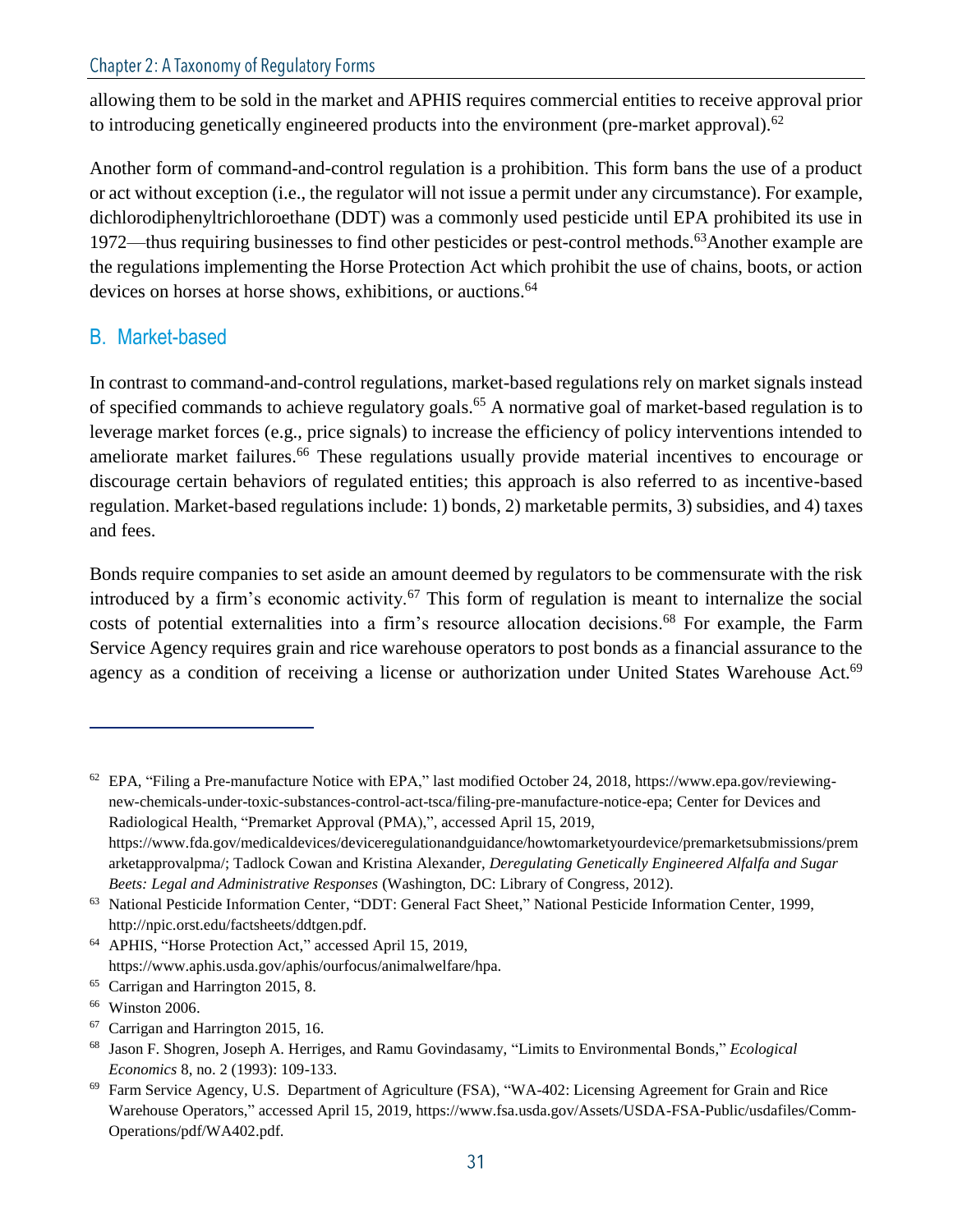Another example of this regulatory form is the U.S. Department of Energy's bonding requirements for natural gas producers, which requires producers to "post bonds that can be used to pay for [future] claims made against the company."<sup>70</sup>

Another market-based instrument—generally used to reduce externalities in an environmental context is marketable permits. These are permits or allowances (e.g., the amount of greenhouse gas emissions allowed for a year, or the amount of lead per unit of gasoline refined) which regulated entities can trade with other private parties.<sup>71</sup> This approach has been implemented in the U.S. for different purposes, including the early EPA trading programs for air emissions from stationary sources under the CAA in the late 1970s, the lead trading program for gasoline in 1980s, and the acid rain program for sulfur dioxide (SO<sub>2</sub>) emissions from the electric industry in the 1990s.<sup>72</sup>

Subsidies are payments the government makes to individuals, businesses, or other entities to incentivize certain behaviors. For instance, in the agriculture sector, farmers often receive subsidies for engaging in environmentally-sensitive farming protection practices through USDA's conservation programs.<sup>73</sup>

Finally, taxes and fees generally refer to environmental —or Pigovian—taxes on market activities that generate negative externalities (e.g., a penalty imposed on polluters in proportion to the amount of pollution they discharge). The taxes and fees are set to internalize the externalities by offsetting the difference between the private and social cost of production.<sup>74</sup> A carbon tax is one example of this approach.<sup>75</sup>

## C. Information-based

Information-based regulation requires regulated entities to disclose information to the public particularly in cases where one party in a transaction has more information about the product or service in question than the other party.<sup>76</sup> Oftentimes these regulatory forms are used to increase the provision

<sup>71</sup> Administrative Conference of the United States (ACUS), "Administrative Conference Recommendation 2017-4: Marketable Permits," ACUS, December 2017, https://www.acus.gov/sites/default/files/documents/Recommendation%202017- 4%20%28Marketable%20Permits%29.pdf.

<sup>70</sup> Lucas W. Davis, "Bonding Requirements for U.S. Natural Gas Producers," *Review of Environmental Economics and Policy* 9, no. 1 (2015): 128-144.

 $72$  A. Denny Ellerman and David Harrison, Jr., "Emissions Trading in the U.S.: Experience, Lessons, and Considerations for Greenhouse Gases," Pew Center on Global Climate Change Report, May 2003, http://web.mit.edu/globalchange/www/PewCtr\_MIT\_Rpt\_Ellerman.pdf.

<sup>73</sup> NRCS, "Natural Resources Conservation Service," accessed April 15, 2019, https://www.nrcs.usda.gov/wps/portal/nrcs/main/national/programs/.

<sup>74</sup> Drahos 2017, 729.

<sup>75</sup> Gilbert E. Metcalf and David A. Weisbach, "The Design of a Carbon Tax," *Harvard Environmental law Review* 33, no. 2 (2009): 499-556.

<sup>76</sup> Carrigan and Harrington 2015, 22.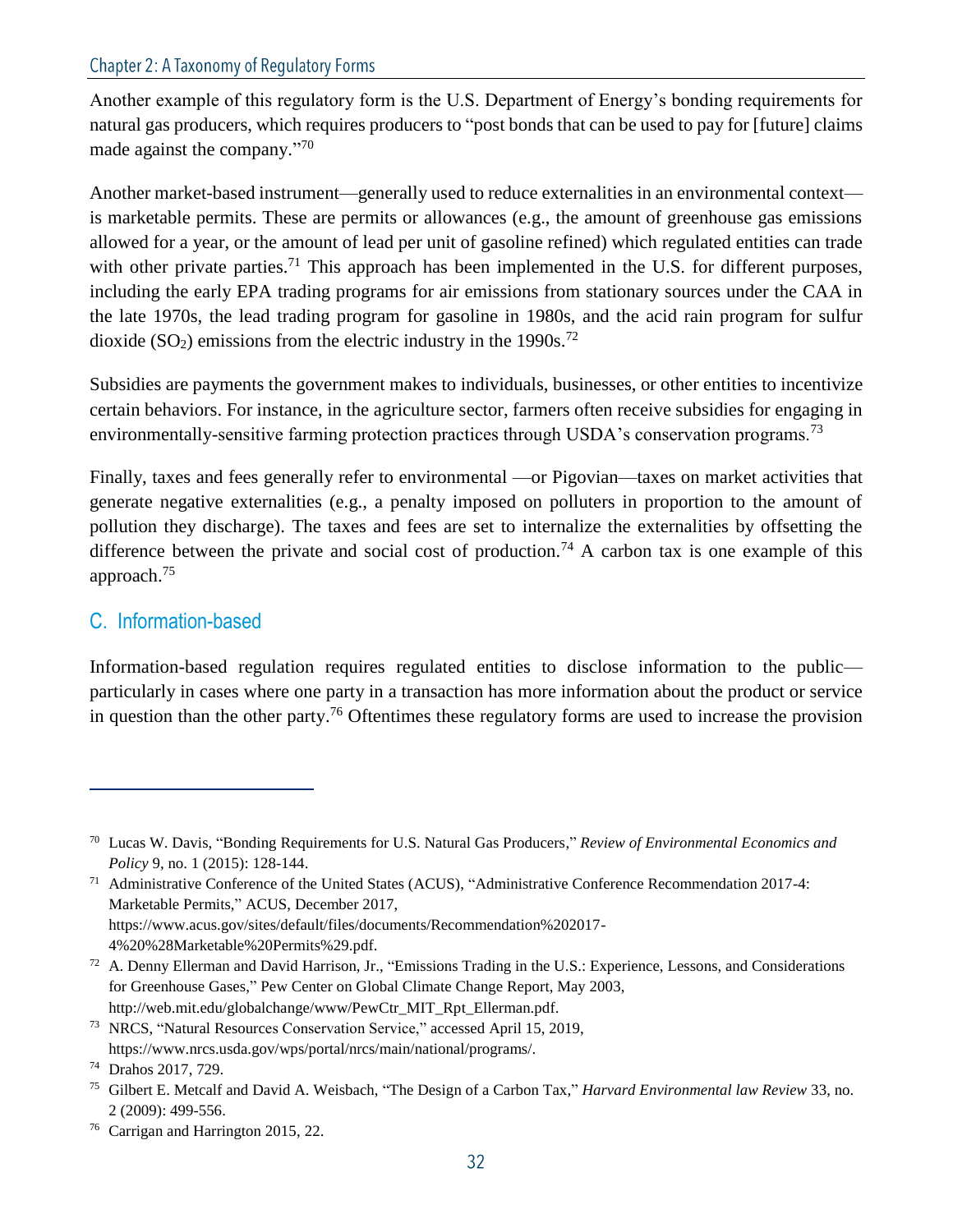of information with the goal of increasing market efficiency.<sup>77</sup> Such regulations include: 1) hazard warnings, 2) labeling, 3) other disclosure, and 4) contingency planning.

Regulatory agencies can mandate the use of hazard warnings to disclose information about dangers and threats related to a particular substance or process. This form often requires entities to use recognizable symbols (e.g., skull and crossbones) to make consumers or workers more aware of various risks associated with products or work environments.<sup>78</sup> For instance, the Occupational Health and Safety Administration's (OSHA) Hazard Communication Final Rule establishes regulations requiring chemical manufacturers and importers to provide hazard information to employers and workers,<sup>79</sup> while EPA's Agricultural Worker Protection Standard requires regulated entities "notify workers about pesticidetreated areas so they can avoid inadvertent exposures."<sup>80</sup>

Labeling is another form of regulation that requires regulated entities to include certain information on products sold to consumers. For example, the Nutrition Labeling and Education Act requires foods to be labeled for certain nutritional content, calories, etc. Another example is USDA's regulation requiring foods to be labeled as to country of origin.<sup>81</sup>

Regulations may also include other disclosures; these forms generally require public disclosures of information, but the purpose is not as well-specified as either hazard warnings or labeling. For example, the Toxics Release Inventory—created pursuant to section 313 of the Emergency Planning and Community Right-to-Know Act (EPCRA)—requires facilities to disclose data to the public related to toxic chemical releases and prevention activities at both industrial and federal facilities.<sup>82</sup>

A final form of information-based regulation is contingency planning. This typically requires regulated entities to identify potential hazards related to their operations, construct plans for risk mitigation, and make the contingency plan available to the public. Also referred to as management-based regulation, contingency planning requires firms to design their own risk-management plans but does not mandate

<sup>77</sup> Todd J. Zywicki, "Market-Reinforcing versus Market-Replacing Consumer Finance Regulation," in *Reframing Financial Regulation*, edited by Hester Peirse and Benjamin Klutsey (Arlington, VA: Mecatus Center, 2016); George A. Akerlof, "The Market for "Lemons": Qualitative Uncertainty and Market Mechanisms," *The Quarterly Journal of Economics* 84, no. 3 (1970): 488-500; Stephen Breyer, *Regulation and Its Reform* (Cambridge, MA: Harvard University Press, 1982).

<sup>78</sup> W. Kip Viscusi, Wesley Alexander Magat, and Joel Huber, "Informational Regulation of Consumer Health Risks: An Empirical Evaluation of Hazard Warnings," *RAND Journal of Economics* 17, no. 3, (1986): 351-365.

<sup>79</sup> U.S. Department of Labor, "OSHA Fact Sheet: Hazard Communication Standard Final Rule," accessed April 16, 2019, https://www.osha.gov/dsg/hazcom/HCSFactsheet.html.

<sup>80</sup> EPA, "Agricultural Worker Protection Standard (WPS)," last modified January 30, 2019, https://www.epa.gov/pesticide-worker-safety/agricultural-worker-protection-standard-wps.

<sup>&</sup>lt;sup>81</sup> AMS, "Country of Origin Labeling (COOL)," accessed April 16, 2019, https://www.ams.usda.gov/rulesregulations/cool.

<sup>82</sup> EPA, "Toxics Release Inventory (TRI) Program," last modified May 03, 2019, https://www.epa.gov/toxics-releaseinventory-tri-program.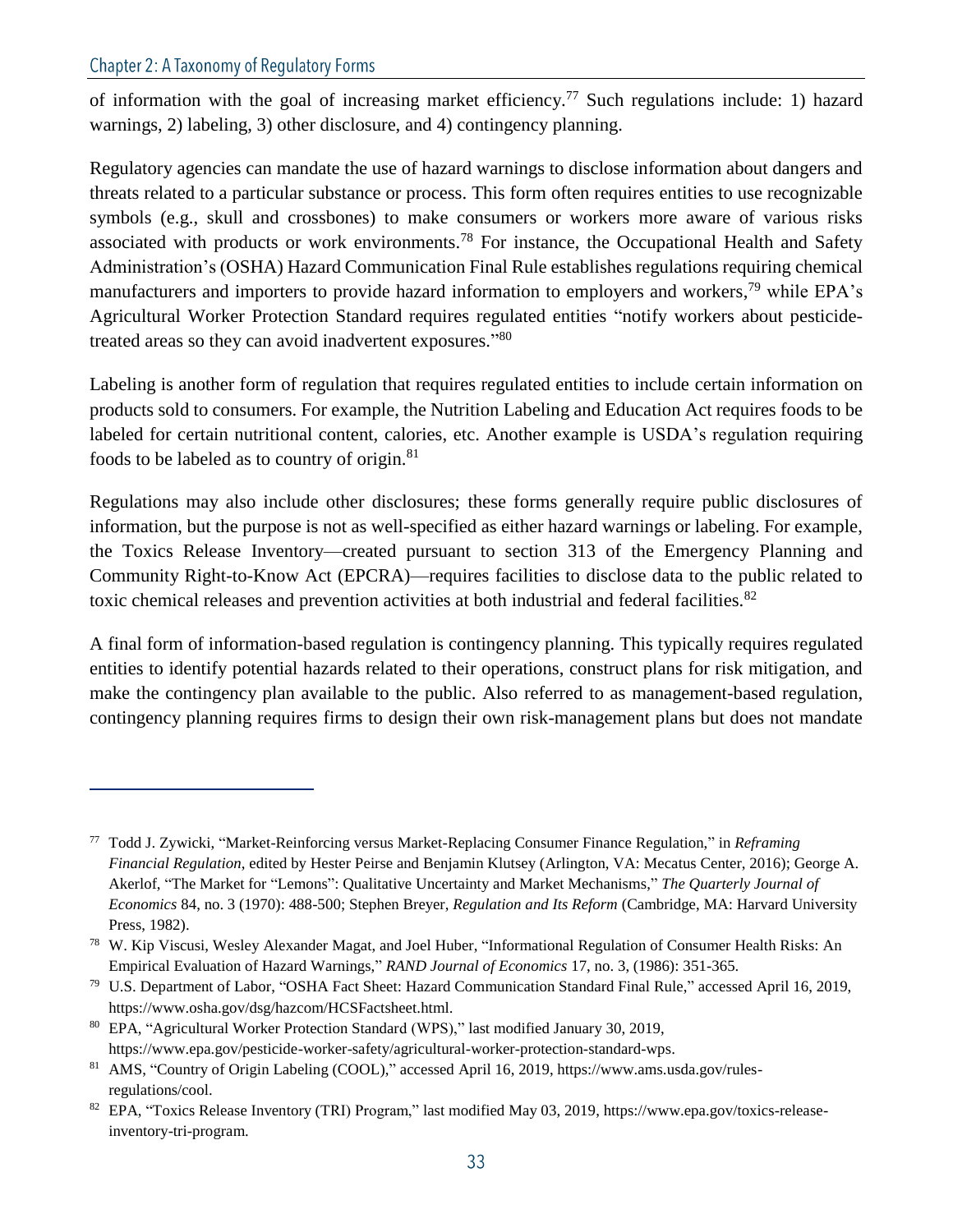implementation of specific procedures.<sup>83</sup> One example of contingency planning are the regulations that implement the Bureau of Safety and Environmental Enforcement's Safety and Environmental Management Systems.<sup>84</sup> Another example are the regulations implementing the Federal Select Agent Program—jointly administered by the Centers for Disease Control and APHIS—requiring certain entities handling biologic agents to "have a written contingency plan for unexpected shipments…of select agents and toxins."<sup>85</sup>

# **IV. Transfer Regulation**

Transfer regulations establish entitlements that channel resources (e.g., money, knowledge) to beneficiaries with redistributive implications. Regulations of this form are distinguishable from other shifts in resources, such as subsidies, because they target a public goal instead of motivating behavior or attempting to correct market failures.<sup>86</sup> Four forms qualifying as transfers are: 1) monetary transfer, 2) technology transfer, 3) user fees, and 4) knowledge transfer. Figure 3 presents an overview of our typology of second- and third-tier forms of transfer regulation.

#### Figure 3: Forms of Transfer Regulation



## A. Monetary Transfer

These regulations channel government funds to beneficiaries who are entitled based on certain criteria. For instance, this includes regulations that implement disaster assistance payments and income support payments to farmers. The Noninsured Crop Disaster Assistance Program is an example of a monetary transfer program in the agriculture sector. While there may be other policy reasons for these (including distributional effects), OMB Circular A-4 indicates that from a social welfare economics perspective,

<sup>83</sup> Carrigan and Harrington 2015.

<sup>84</sup> Bureau of Safety and Environmental Enforcement, "Safety and Environmental Management Systems (SEMS) Fact Sheet," accessed April 16, 2019, https://www.bsee.gov/site-page/fact-sheet.

<sup>85</sup> Centers for Disease Control and Prevention (CDC) and Animal and Plant Health Inspection Service (APHIS), "Federal Select Agent Program," accessed April 17, 2019, https://www.selectagents.gov/.; 7 CFR 331.11.

<sup>86</sup> Eric A. Posner, "Transfer Regulations and Cost-Effectiveness Analysis." *Duke Law Journal* 53, no. 1 (2003): 1067- 1110; Philip Saunders, Judith Markland, and Benjamin Wurzburger, "Transfer Payments and Inflation," *Proceedings of the Academy of Political Science* 33, no. 3 (1979): 68-81; David Levi-Faur, "The Welfare State: A Regulatory Perspective," *Public Administration* 92, no. 3 (2014): 599-614.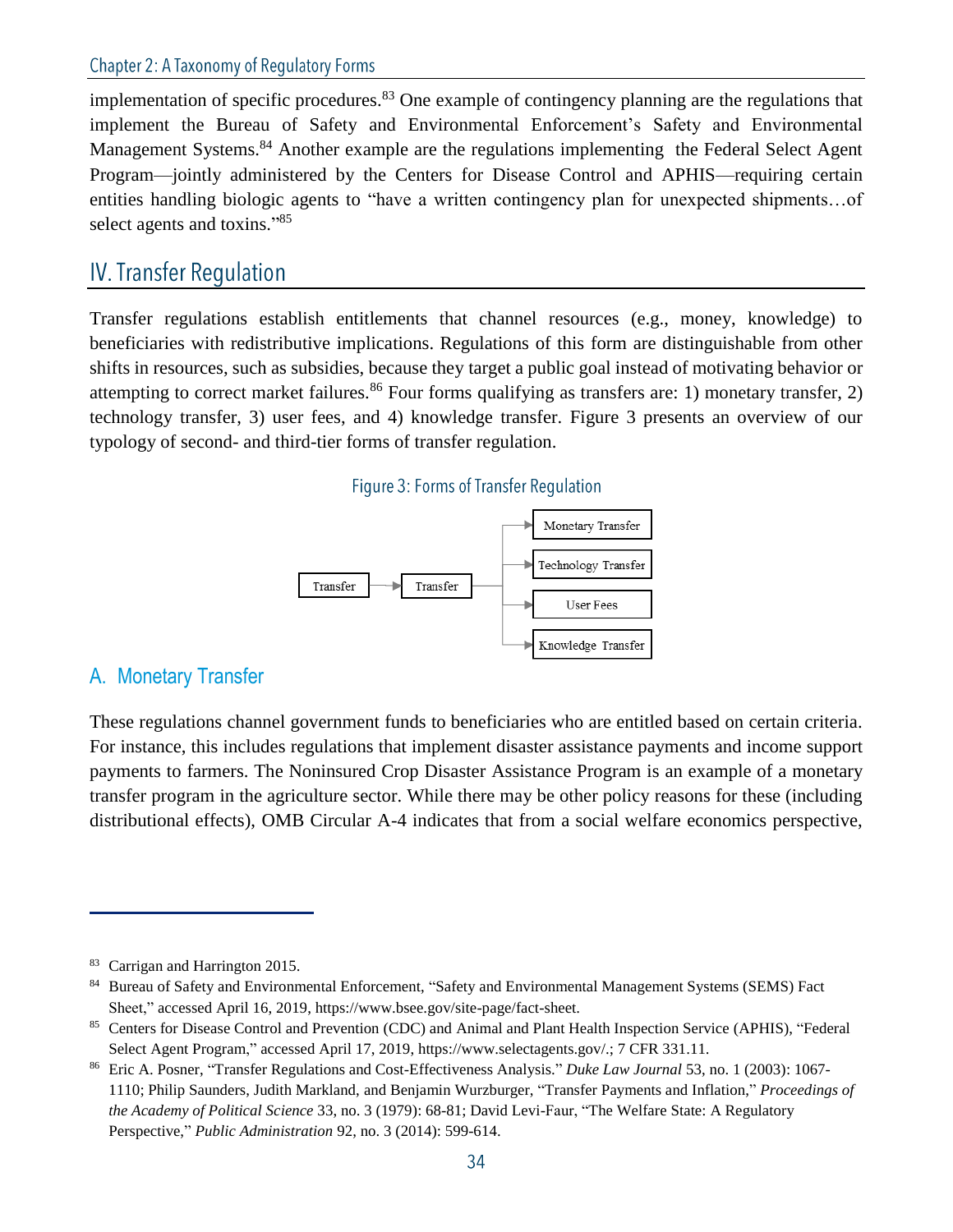monetary transfers do not generate changes in aggregate social welfare (i.e., a \$1 million benefit to farmers is also a \$1 million cost to taxpayers).  $87$ 

# B. Technology Transfer

Technology transfer refers to the transfer of existing or newly developed technology by government to private sector entities generally through patenting or licensing—which can be either exclusive or nonexclusive. The purpose of such transfers is to encourage adoption of successful innovations resulting from government research and development units. For instance, USDA's Agricultural Research Service (ARS) contains an Office of Technology Transfer that licenses ARS technologies to the private sector and academia.<sup>88</sup>

# C. User Fees

Regulatory forms classified as user fees involve the provision of services by the government or government authorized entities in exchange for payment. User fees are distinguishable from general taxes because the latter do not confer or guarantee a specific government benefit or public good. They also differ from taxes and fees that are designed to reduce externalities (e.g., a carbon tax). Tax scholars often refer to user fees as falling in the category of "benefit taxes."<sup>89</sup> One common example of user fees includes the use of tolls to allow users to access particular highways; another would be the requirement for the public to pay a user fee to visit a national park. USDA's APHIS "charges user fees to recover the costs of conducting agriculture quarantine inspections at U.S. ports of entry."<sup>90</sup>

It is worth noting that regulatory user fees are not restricted only to fees collected at the time of a specific service. For instance, the U.S. Government Accountability Office (GAO) notes that regulatory user fees might also be collected from "an entire industry at regular intervals as prescribed by... regulation."<sup>91</sup>

For example, research and promotion boards for individual agricultural industries overseen by the Agricultural Marketing Service conduct research and promotion activities to maintain and expand

<sup>87</sup> The United States Office of Management and Budget (2003). OMB also notes that these transfers "may impose real costs on society to the extent that they cause people to change behavior, either by directly prohibiting or mandating certain activities, or, more often, by altering prices;" Anthony E. Boardman, et al., *Cost-Benefit Analysis: Concepts and Practice*, 5th Edition (Cambridge University Press, 2018); Posner 2003.

<sup>88</sup> ARS, "Office of Technology Transfer," accessed April 16, 2019, https://www.ars.usda.gov/office-of-technologytransfer/.

<sup>89</sup> David G. Duff, "Benefit Taxes and User Fees in Theory and Practice." *The University of Toronto Law Journal* 54, no. 4 (2004): 391-447.

<sup>90</sup> APHIS, "APHIS User Fees," accessed April 15, 2019, https://www.aphis.usda.gov/aphis/ourfocus/businessservices/User\_Fees/APHIS\_User\_Fees.

<sup>&</sup>lt;sup>91</sup> U.S. Government Accountability Office (GAO), "Federal User Fees: Key Considerations for Designing and Implementing Regulatory Fees," GAO, September 16, 2015, https://www.gao.gov/products/GAO-15-718.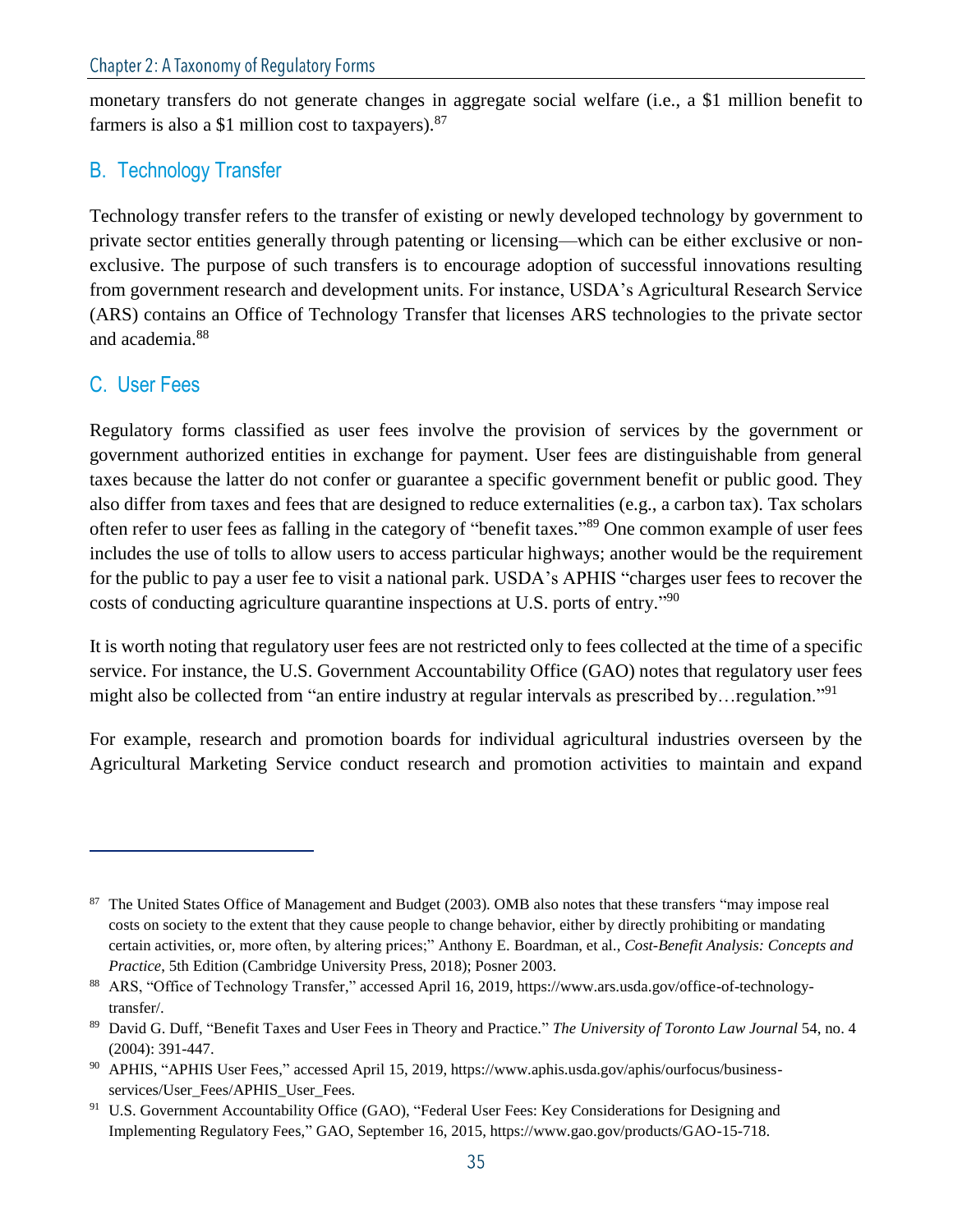markets by collecting specified annual assessments from farmers, ranchers, and agricultural businesses in the relevant industries.<sup>92</sup>

## D. Knowledge Transfer

This form of regulation requires the government to disseminate technical knowledge (e.g., soil survey results) at no direct cost to recipients. Government can share information such as weather-related data or respond to a specific request under the Freedom to Information Act. For instance, the Natural Resources Conservation Service (NRCS) is responsible for coordinating with state-level agriculture agencies to provide the public with data produced by the National Cooperative Soil Survey, which includes soil maps and data for over 95 percent of U.S. counties.<sup>93</sup>

# V. Administrative Regulation

Administrative regulations require action on the part of a government agency but do not, themselves, impose any requirements on entities from the public (i.e., in essence, the regulated entity is the government itself rather than the public). These regulations often describe definitions of general terms used in subsequent regulations, specify the administrative procedures a government entity must follow, or prescribe organizational structure or membership of a government entity. Administrative regulations are often standalone parts of the CFR that are not accompanied by text referencing additional regulatory forms (i.e., they do not contain text describing a regulatory form used to implement a requirement). As shown in Figure 4 our taxonomy does not distinguish a second tier for administrative regulation, but does have three third-tier forms.

Figure 4: Forms of Administrative Regulations



## A. Definition

Regulatory text often defines the meaning of general terms employed by relevant regulations. In the U.S., these definitions are often included as a distinct part in the *Code of Federal Regulations* (CFR); therefore, it is included as a separate category. For example, 50 CFR 1 under General Provisions issued by the Fish and Wildlife Service (FWS) defines the term "Service" (referring to FWS) which is then used in 50 CFR 3 in text prohibiting discrimination by contractors "upon any land under the control….of

<sup>92</sup> AMS, "Research & Promotion," accessed April 17, 2019, https://www.ams.usda.gov/rules-regulations/researchpromotion.

<sup>93</sup> NRCS, "Web Soil Survey Home," accessed April 17, 2019, https://websoilsurvey.sc.egov.usda.gov/App/HomePage.htm.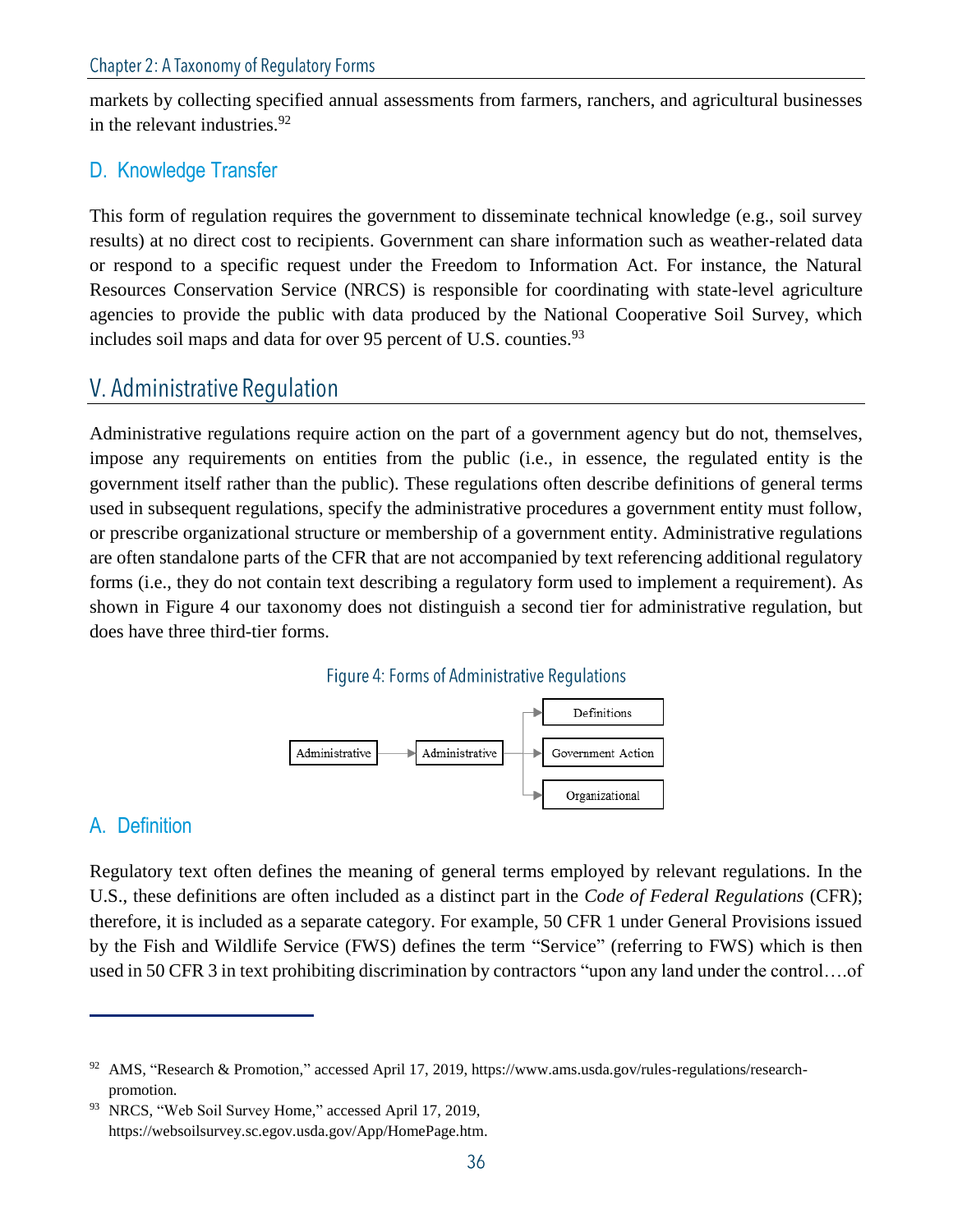the Service."<sup>94</sup> It is worth noting that not all definitions sections in the CFR fit the narrow definition of administrative forms—that they "do not impose *any* requirements on entities from the public." For instance, definitions may, themselves, list which entities will be regulated or even how a government agency will regulate (i.e., what forms of regulation will apply).  $95$ 

## B. Government Action

These rules establish procedure, specify processes, or describe entitlements that apply to agencies or government personnel. For instance, Title 5 of CFR on the Office of Personnel Management includes several rules related to civil service or internal administrative process with which government agencies must comply. Such rules are classified as government action because they are internal to the agency; there is no specific requirement for the public.

# C. Organizational

Certain administrative regulations specify the organizational structure and functions of a government agency or a government authorized entity. For example, 7 CFR 2 specifies delegations of authority by the Secretary of Agriculture and general officers to various agencies and offices in USDA. Similarly, 29 CFR 4002 establishes the location, board structure, meeting requirements, and emergency procedures of the Pension Benefit Guaranty Corporation—a self-funded entity created by the Employee Retirement Income Security Act of 1974.

# VI. Voluntary vs. Mandatory Regulation

We also classified each of the different forms in the taxonomy as either mandatory or voluntary. Depending on the regulatory context, regulators may opt for either a voluntary or mandatory regulatory approach; by definition, voluntary approaches impose less stringent requirements on regulated entities.<sup>96</sup> Typically, command-and-control regulations are mandatory, and a violation would lead to penalties or sanctions (e.g., fines). In contrast, subsidy and transfer programs tend to be voluntary, as participants have the freedom to choose whether to enroll. Nevertheless, regulators sometimes use voluntary approaches to address issues traditionally addressed by mandatory regulations. For instance, the ENERGY STAR program is a voluntary labeling scheme launched by EPA to improve energy efficiency through labels containing information on a product's average energy consumption.<sup>97</sup> Although participation is not mandatory, companies receive a benefit when they can market their products as ENERGY STAR certified.

<sup>&</sup>lt;sup>94</sup> See Chapter 3 of this report for a detailed description of our coding strategy for definitions.

<sup>95</sup> See Appendix C: Coding Q&A, Q1 of this report.

<sup>96</sup> Kathleen Segerson, "Mandatory versus Voluntary Approaches to Food Safety" *Agribusiness* 15, no. 1 (1999): 53-70.

<sup>97</sup> Energy Star, "ENERGY STAR Overview," accessed April 15, 2019, https://www.energystar.gov/about.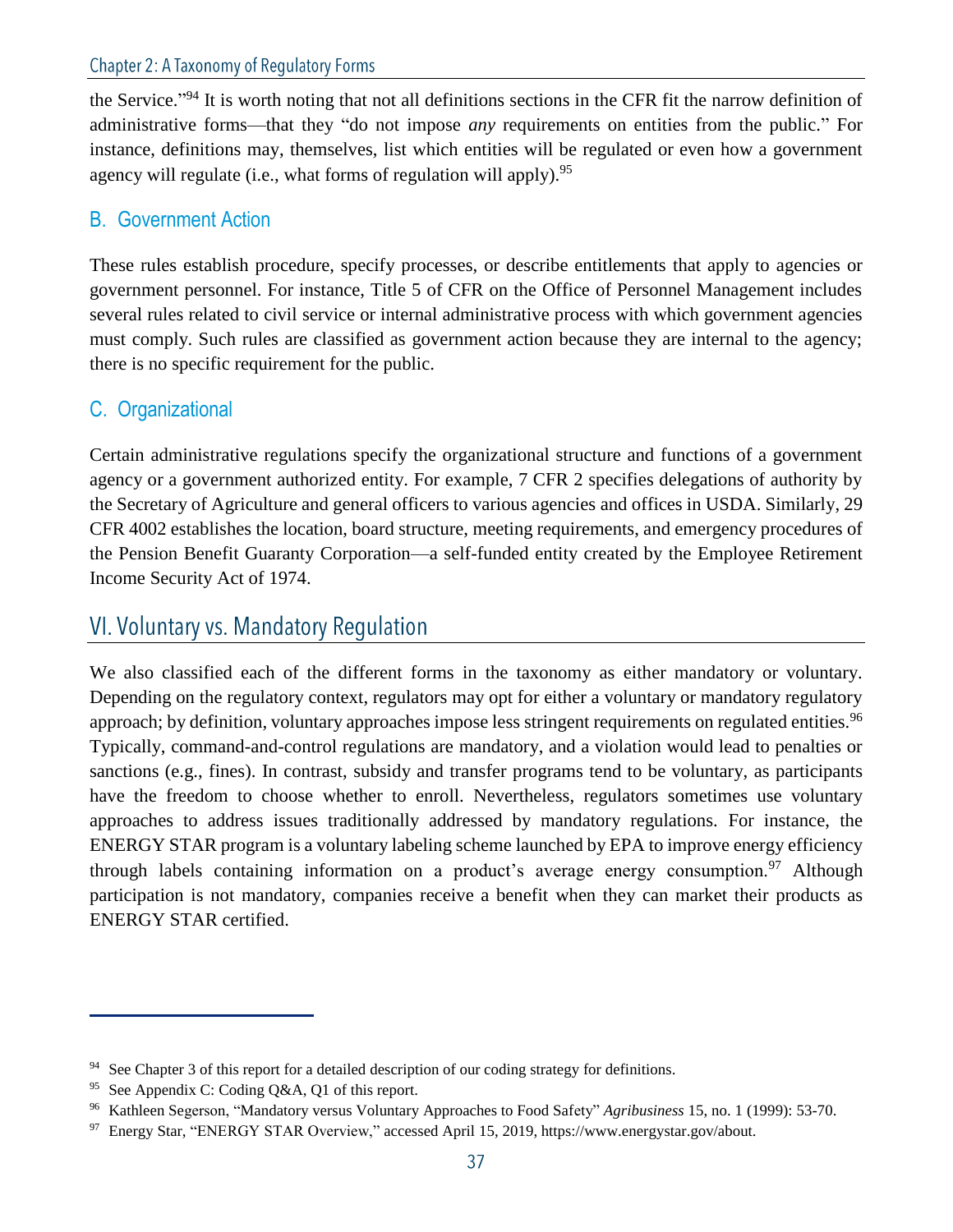# **VII. Conclusion**

This taxonomy is the first comprehensive typology of regulation, by form (i.e., policy instrument) that can be applied to regulations across policy areas. Our approach addresses several shortcomings of existing taxonomies, which may not be generalizable across issue areas, are too theoretical to apply directly to empirical research, or involve a limited range of policy instruments. We expect the taxonomy to help better understand the relationship between regulatory activity and public outcomes. The remainder of this report applies this taxonomy to regulations affecting the agriculture sector.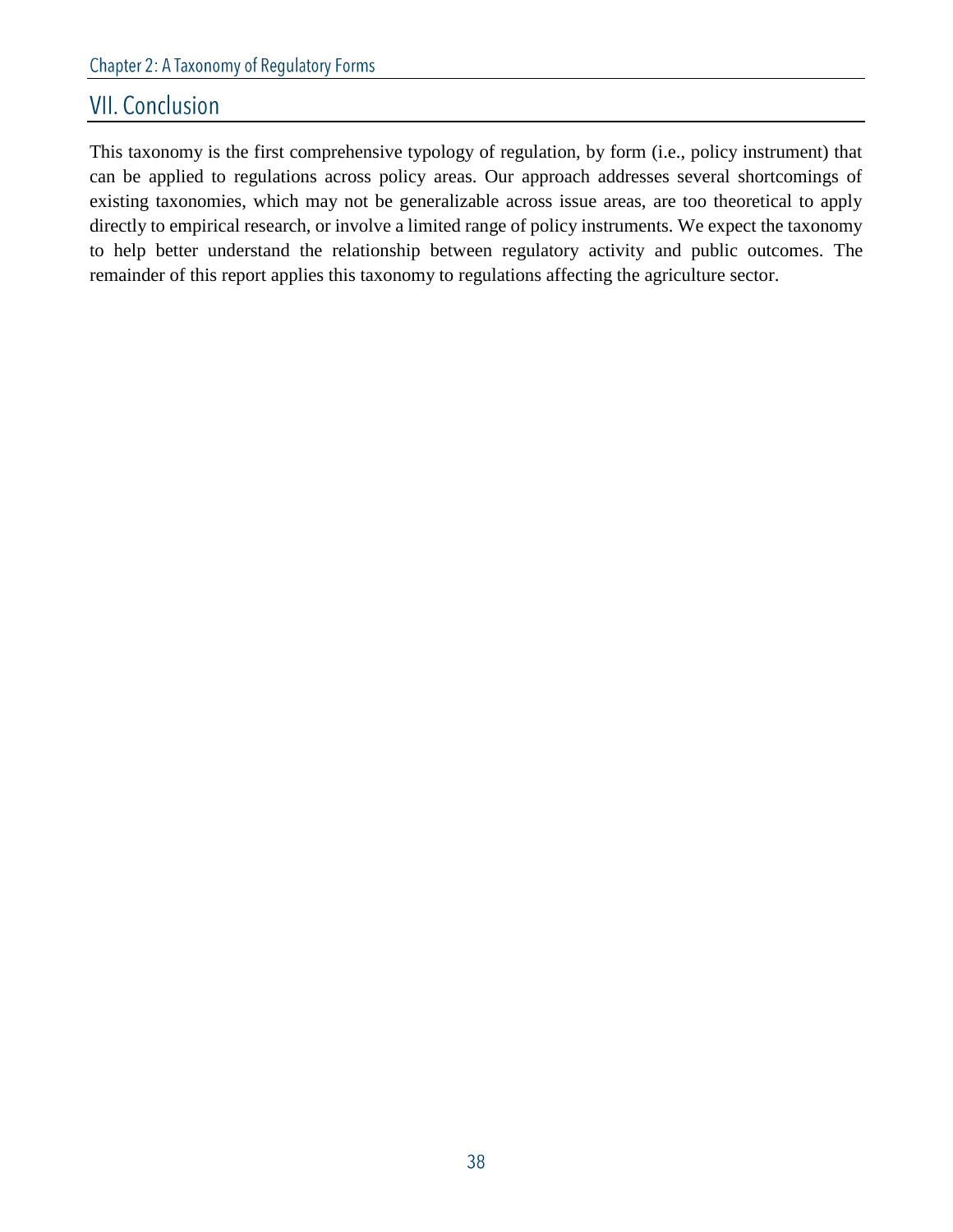# Appendix: Taxonomy of Regulatory Forms

|          | <b>First Tier</b> Second Tier | <b>Third Tier</b>                            | <b>Definition</b>                                                                                                                                                                                                                                                                                | <b>Example</b>                                                                                                                                                                                                                                                          |
|----------|-------------------------------|----------------------------------------------|--------------------------------------------------------------------------------------------------------------------------------------------------------------------------------------------------------------------------------------------------------------------------------------------------|-------------------------------------------------------------------------------------------------------------------------------------------------------------------------------------------------------------------------------------------------------------------------|
| Economic | Price                         | Benchmarking (or<br>yardstick<br>regulation) | A limit placed on prices by reference to<br>benchmarks, such as prevailing wage or prices<br>within an area or product segment.                                                                                                                                                                  | Prevailing wage provisions for agricultural<br>employers under the Fair Labor Standards Act;<br>Centers for Medicare and Medicaid Services'<br>pharmaceuticals and medical services.                                                                                    |
|          |                               | Price ceiling/floor                          | A price control on the highest/lowest price that<br>can be charged for a product.                                                                                                                                                                                                                | Federal Milk Marketing Orders; Rent control.                                                                                                                                                                                                                            |
|          |                               | Rate of return                               | A form of price setting regulation where<br>governments determine the fair rate of return<br>allowed to be charged by a monopoly.                                                                                                                                                                | The Federal Communication Commission's<br>(FCC) rate of return for local exchange carrier to<br>determine common line rates.                                                                                                                                            |
|          |                               | Revenue cap                                  | A limit on the amount of total revenue received by<br>a company operating within an industry; this<br>generally applies to utility companies who are<br>monopolists.                                                                                                                             | The Federal Energy Regulatory Commission's<br>regulations related to energy offer caps.                                                                                                                                                                                 |
|          | Quantity                      | Obligation to serve                          | A regulation requiring companies to make their<br>services/products available to the general public at<br>rates determined to be "reasonable."                                                                                                                                                   | Regulations under the Communications Act of<br>1934, telephone companies; rail and bus services.                                                                                                                                                                        |
|          |                               | Portfolio standards                          | A regulation that requires the increased production<br>of energy from renewable energy sources.                                                                                                                                                                                                  | Renewable portfolio standards; renewable fuel<br>standards.                                                                                                                                                                                                             |
|          |                               | Rationing and<br>quotas                      | A regulation that limits the number, or monetary<br>value, of goods: it generally applies to limits in<br>international imports or exports during a particular<br>time period and occasionally to limits in interstate<br>commerce; and it also includes catch limits in<br>fishing and hunting. | U.S. tariff rate quotas for imports; peanut<br>marketing quotas (7CFR 729).                                                                                                                                                                                             |
|          | Entry & Exit                  | Certificate of need                          | A requirement before proposed acquisitions,<br>expansions, or creation of facilities to affirm that<br>the plan fulfills the needs of a community as<br>decided by a government entity.                                                                                                          | State-level requirements for approval before<br>providing medical services.                                                                                                                                                                                             |
|          |                               | Licensing                                    | A license granted by the government is required to<br>legally practice a profession, operate a business, or<br>produce and market specific products.                                                                                                                                             | EPA licensing requirements for pesticide<br>applicators (40 CFR 152); The Department of<br>Health and Human Services' requirements<br>regarding the services that different medical<br>professionals can provide; occupational licensing<br>(often at the state level). |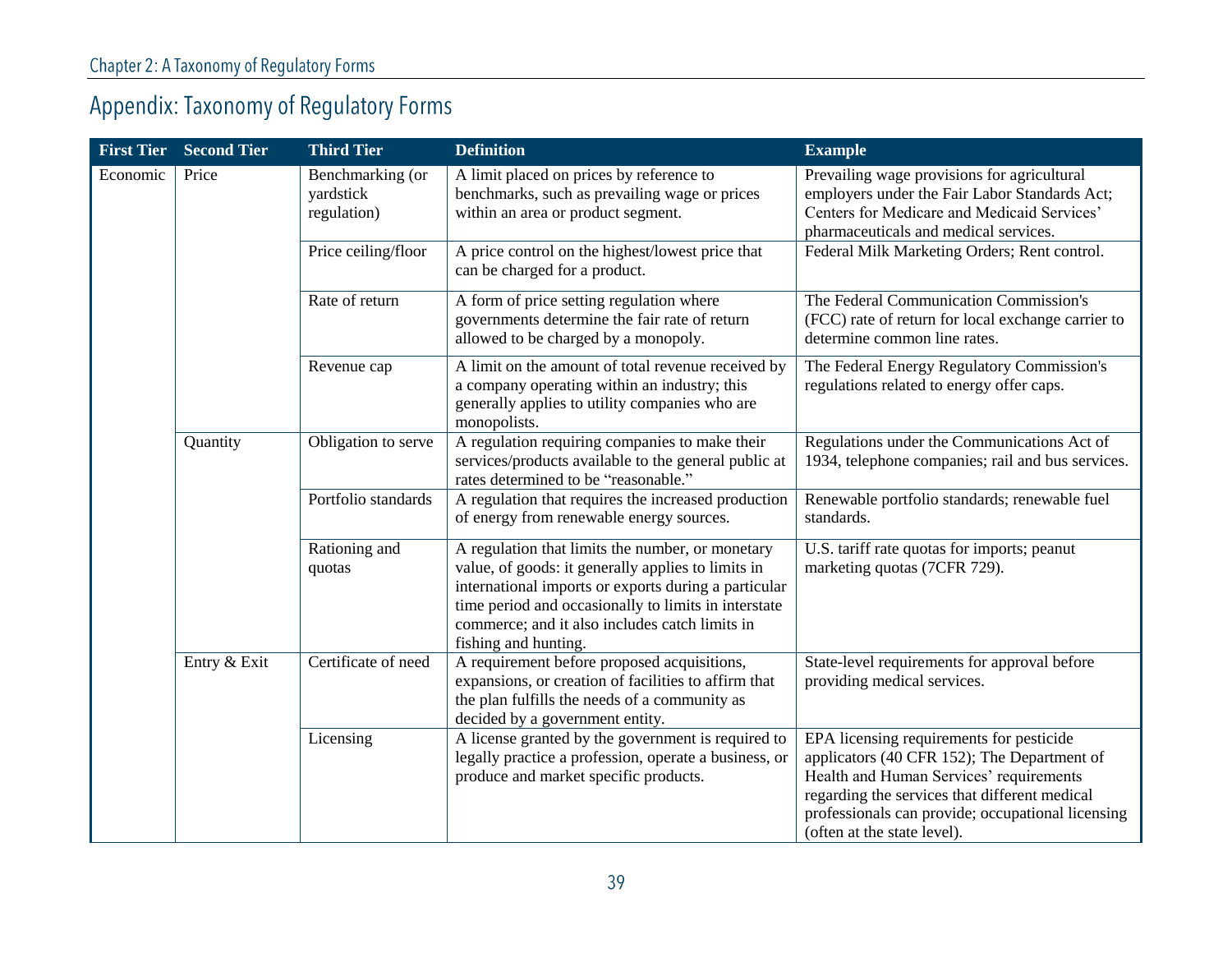|        | <b>First Tier</b> Second Tier | <b>Third Tier</b>                                                 | <b>Definition</b>                                                                                                                                                                                                                                                                                | <b>Example</b>                                                                                                                                                                                                                                             |
|--------|-------------------------------|-------------------------------------------------------------------|--------------------------------------------------------------------------------------------------------------------------------------------------------------------------------------------------------------------------------------------------------------------------------------------------|------------------------------------------------------------------------------------------------------------------------------------------------------------------------------------------------------------------------------------------------------------|
|        |                               | Rivalrous/exclusive<br>permits                                    | Permission is required to enter the market, and<br>allocation to one party precludes other party.                                                                                                                                                                                                | Broadcast spectrum license; airline landing slots.                                                                                                                                                                                                         |
|        |                               | Certification                                                     | A requirement that products be routinely approved<br>before introduction to the market.                                                                                                                                                                                                          | Inspection of eggs; USDA certification and<br>inspection of meat products (7 CFR 57).                                                                                                                                                                      |
|        |                               | Antitrust                                                         | A regulation that promotes fair competition<br>(restrict collusion/cartels).                                                                                                                                                                                                                     | Regulations under the Hart-Scott-Rodino<br>Antitrust Improvements Act (16 CFR 801, 802);<br>regulations implementing the Packers and<br>Stockyards Act (9 CFR 201.70).                                                                                     |
|        | <b>Service Quality</b>        | Product Identity or<br>Grades                                     | Products categorized into official grades/classes<br>recognized by the government based on<br>measurable attributes.                                                                                                                                                                             | <b>USDA Agricultural Marketing Service's Grades</b><br>& Standards for fruits or beef.                                                                                                                                                                     |
|        |                               | <b>Quality levels</b>                                             | Level/Standard of service is defined by regulators<br>in case of price cap regulation.                                                                                                                                                                                                           | FCC regulation of local exchange companies.                                                                                                                                                                                                                |
| Social | Command-and-<br>Control       | Monitoring,<br>reporting and<br>verification (MRV)<br>requirement | Requirements that specifically require reporting<br>data to the government and often involves<br>substantial recordkeeping by businesses.                                                                                                                                                        | Electronic reporting of National Pollutant<br>Discharge Elimination System (NPDES) (40 CFR<br>127); the Food and Drug Administration's (FDA)<br>requirements related to Preventive Controls for<br>Human Food.                                             |
|        |                               | Performance<br>standards                                          | "A performance standard specifies the outcome<br>required but leaves the concrete measures to<br>achieve that outcome up to the discretion of the<br>regulated entity." This includes technology-based<br>performance standards.                                                                 | The Environmental Protection Agency's (EPA)<br>performance standards; FDA's performance<br>standards for growing, harvesting, packing and<br>holding of produce for human consumption.                                                                     |
|        |                               | Means-based<br>standards                                          | A requirement that specifies technologies that<br>must be used, or prescribes specific procedures,<br>methods, and practices that must be performed. It<br>is also known as prescriptive standards,<br>specification standards, design standards, or<br>technology-based standards. <sup>b</sup> | CPSC's animal testing policy; requiring Vehicle-<br>to-vehicle communications (V2V) in highly<br>automated vehicles; the Animal and Plant Health<br>Inspection Service's viruses, serums, toxins, and<br>analogous products regulations (e.g., 9 CFR 109). |
|        |                               | Permitting                                                        | "An administrative agency's statutorily authorized,<br>discretionary, judicially reviewable, granting of<br>permission to do that which would otherwise be<br>statutorily prohibited". Usually for environmental<br>protection; can include conditions for operation.                            | National Pollutant Discharge Elimination System<br>(NPDES).                                                                                                                                                                                                |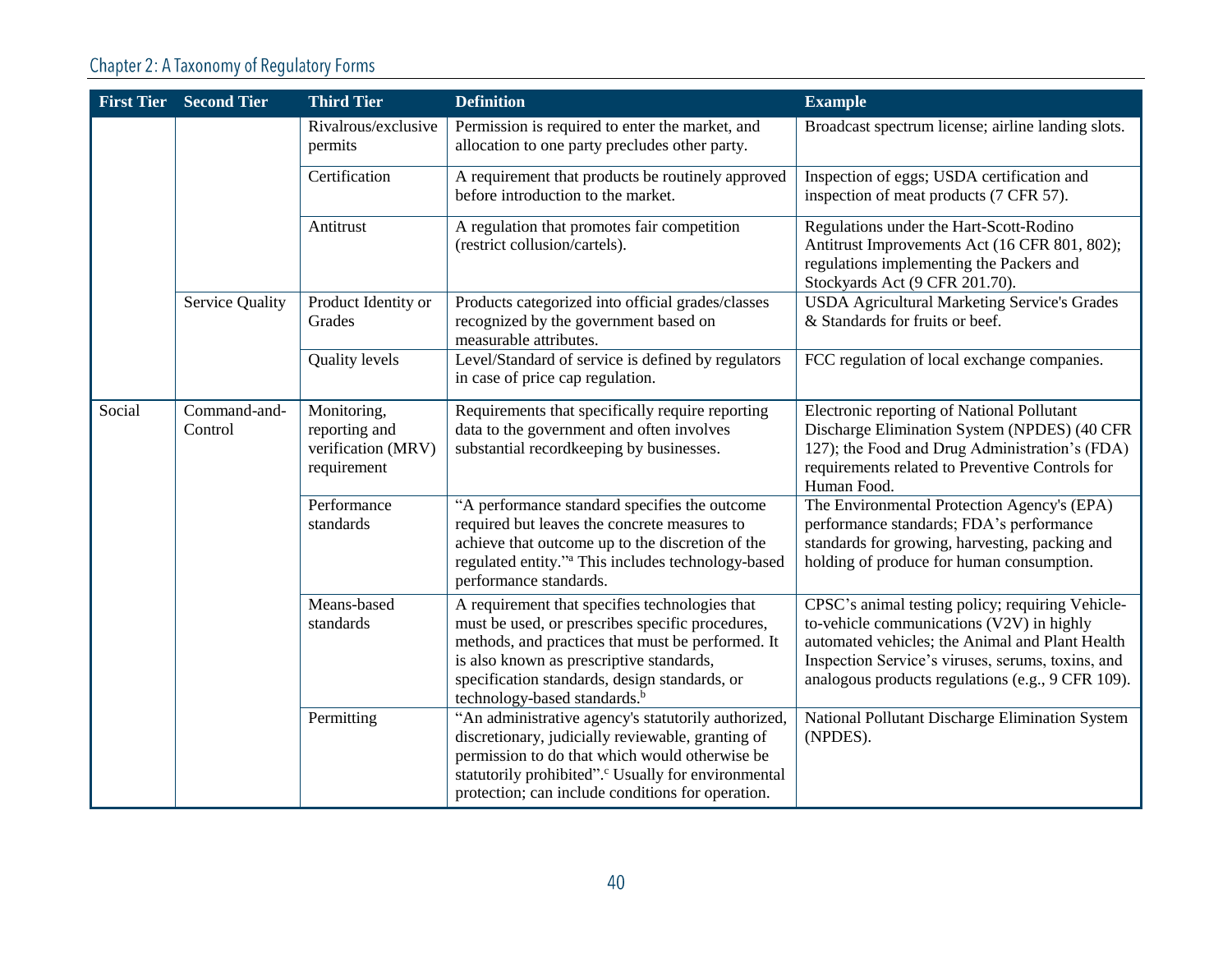| <b>First Tier</b> | <b>Second Tier</b>    | <b>Third Tier</b>                          | <b>Definition</b>                                                                                                                                                                                                                | <b>Example</b>                                                                                                                                                                                                  |
|-------------------|-----------------------|--------------------------------------------|----------------------------------------------------------------------------------------------------------------------------------------------------------------------------------------------------------------------------------|-----------------------------------------------------------------------------------------------------------------------------------------------------------------------------------------------------------------|
|                   |                       | Pre-market notice                          | A requirement to notify a regulator prior to<br>manufacture but not to receive approval prior to<br>introduction into the market.                                                                                                | Regulations under the Toxic Substances Control<br>Act; EPA notification requirements for<br>concentrated aquatic animal production (40 CFR<br>$451$ ).                                                          |
|                   |                       | Pre-market/pre-<br>manufacture<br>approval | A requirement to receive regulatory approval prior<br>to initiating the manufacture or marketing of a<br>product.                                                                                                                | FDA's approval of medical devices or drugs<br>required prior to sale; EPA's pesticide<br>registration requirements (40 CFR 152).                                                                                |
|                   |                       | Prohibitions                               | The official or legal prohibition of a product or an<br>act, without exceptions (i.e. no permits accepted).                                                                                                                      | EPA's ban of the pesticide DDT; acts prohibited<br>on a National Wildlife Refuge.                                                                                                                               |
|                   | Market-based          | <b>Bonds</b>                               | A requirement for regulated entities to post a bond<br>prior to engaging in any activity that might cause<br>negative impacts. <sup>d</sup>                                                                                      | Bonding requirements for natural gas production<br>and cottonseed warehouses.                                                                                                                                   |
|                   |                       | Marketable permits                         | Tradable allowances or permits. Mostly used in an<br>environmental context.                                                                                                                                                      | Marketable permits applied to fisheries; SO2;<br>lead (carbon).                                                                                                                                                 |
|                   |                       | Subsidies                                  | Benefits given to an individual, business or<br>institution to incentivize certain behavior (changes<br>resource allocation vs. transfer which is intended<br>to change resource distribution).                                  | USDA's conservation programs.                                                                                                                                                                                   |
|                   |                       | Taxes and fees                             | Fees on polluters that penalize them in proportion<br>to the amount they discharge.                                                                                                                                              | Carbon taxes.                                                                                                                                                                                                   |
|                   | Information-<br>based | Hazard warnings                            | A requirement to disclose information concerning<br>the hazards and identities of a subject. Often<br>involves the requirement to use recognizable<br>symbols (e.g. skull and crossbones).                                       | The Occupational Safety and Health<br>Administration's Hazard Communication Final<br>Rule, requiring information disclosure on<br>hazardous chemicals to employees; EPA's<br>Worker Protection Act regulations. |
|                   |                       | Labeling                                   | A requirement for labels that bear certain<br>information on products sold.                                                                                                                                                      | Nutrition Labeling and Education Act (NLEA),<br>nutrition labelling for foods; Country of Origin<br>Labeling (COOL); Appliance & vehicle<br>efficiency stickers, pesticide labels.                              |
|                   |                       | Other disclosure                           | Information disclosure requirements other than<br>labeling or hazard warnings. Distinguished from<br>other information disclosures because the intended<br>recipient is not directly affected either as a<br>consumer or worker. | Toxics Release Inventory; Community Right-to-<br>Know; EPA's procedures and requirements for<br>plant incorporated pesticides.                                                                                  |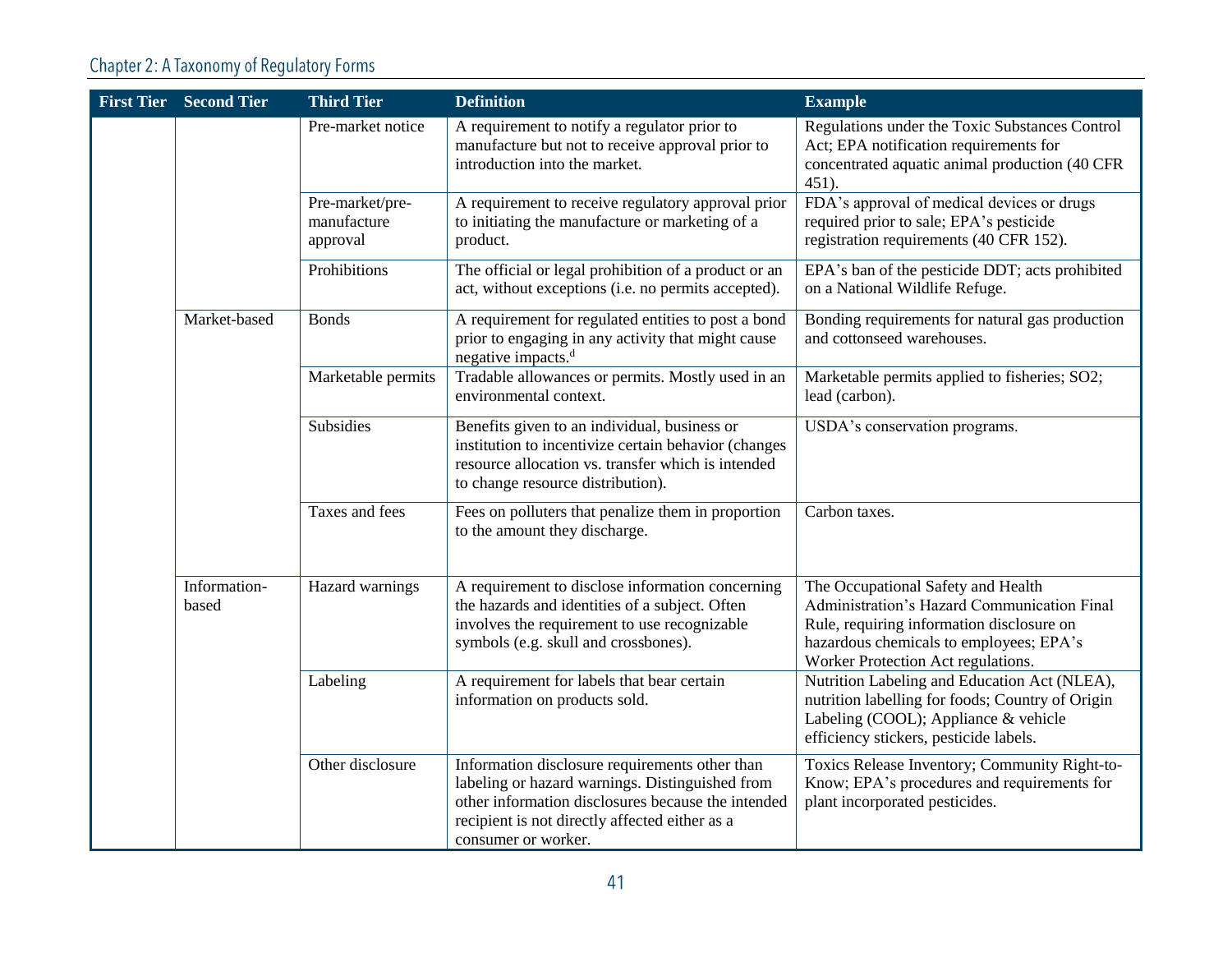|                    | <b>First Tier</b> Second Tier | <b>Third Tier</b>       | <b>Definition</b>                                                                                                                                                                                                                                                                                           | <b>Example</b>                                                                                                                                                |
|--------------------|-------------------------------|-------------------------|-------------------------------------------------------------------------------------------------------------------------------------------------------------------------------------------------------------------------------------------------------------------------------------------------------------|---------------------------------------------------------------------------------------------------------------------------------------------------------------|
|                    |                               | Contingency<br>planning | A requirement for regulated entities to engage in<br>planning and data gathering to realize regulatory<br>goals, which typically includes identifying the<br>hazards in operations and actions to take to<br>mitigate the risks while it does not require any<br>specific outcomes or actions. <sup>e</sup> | Safety and Environmental Management System<br>(SEMS) rules (oil and gas development); EPA's<br>Chemical Accident Prevention Provisions (40<br>CFR 68).        |
| Transfer           | Transfer                      | Monetary transfer       | Includes income support/payments to<br>farmers/businesses. Distinguished from<br>"subsidies" because it targets a need versus<br>motivating a behavior.                                                                                                                                                     | Dairy Disaster Assistance Payment Program;<br>Food Stamps (7 CFR 786).                                                                                        |
|                    |                               | Technology<br>transfer  | Technologies transferred from the government to<br>a private sector partner, generally through<br>patenting and licensing (including exclusive and<br>non-exclusive licensing).                                                                                                                             | <b>USDA Agricultural Research Service's</b><br>technology transfer programs.                                                                                  |
|                    |                               | User fees               | A payment is required in exchange for certain<br>services.                                                                                                                                                                                                                                                  | Peanut Board fees in exchange for<br>marketing/research.                                                                                                      |
|                    |                               | Knowledge transfer      | A regulation that requires agencies to share certain<br>information (e.g. manuals, data, survey results)<br>with the public for free, usually upon request.                                                                                                                                                 | Regulations on soil surveys (7 CFR 611); snow<br>surveys and water supply forecasts (7 CFR 612).                                                              |
| Administr<br>ative | Administrative                | Definitions             | A CFR part that only contains definitions of terms.                                                                                                                                                                                                                                                         | The Fish and Wildlife Service's definitions under<br>General Provisions (50 CFR 1).                                                                           |
|                    |                               | Government action       | A regulation that requires government agencies to<br>take certain actions or comply with certain<br>standards without any requirements for the public.                                                                                                                                                      | <b>Regulations requiring Natural Resources</b><br>Conservation Service to collect, provide and<br>interpret data on water supply forecasts (7 CFR<br>$612$ ). |
|                    |                               | Organizational          | A CFR part that only describes the organization<br>and functions of an institution.                                                                                                                                                                                                                         | Regulations on the administrative structure and<br>functions of Farm Service Agency state and<br>county committees (7 CFR 7).                                 |